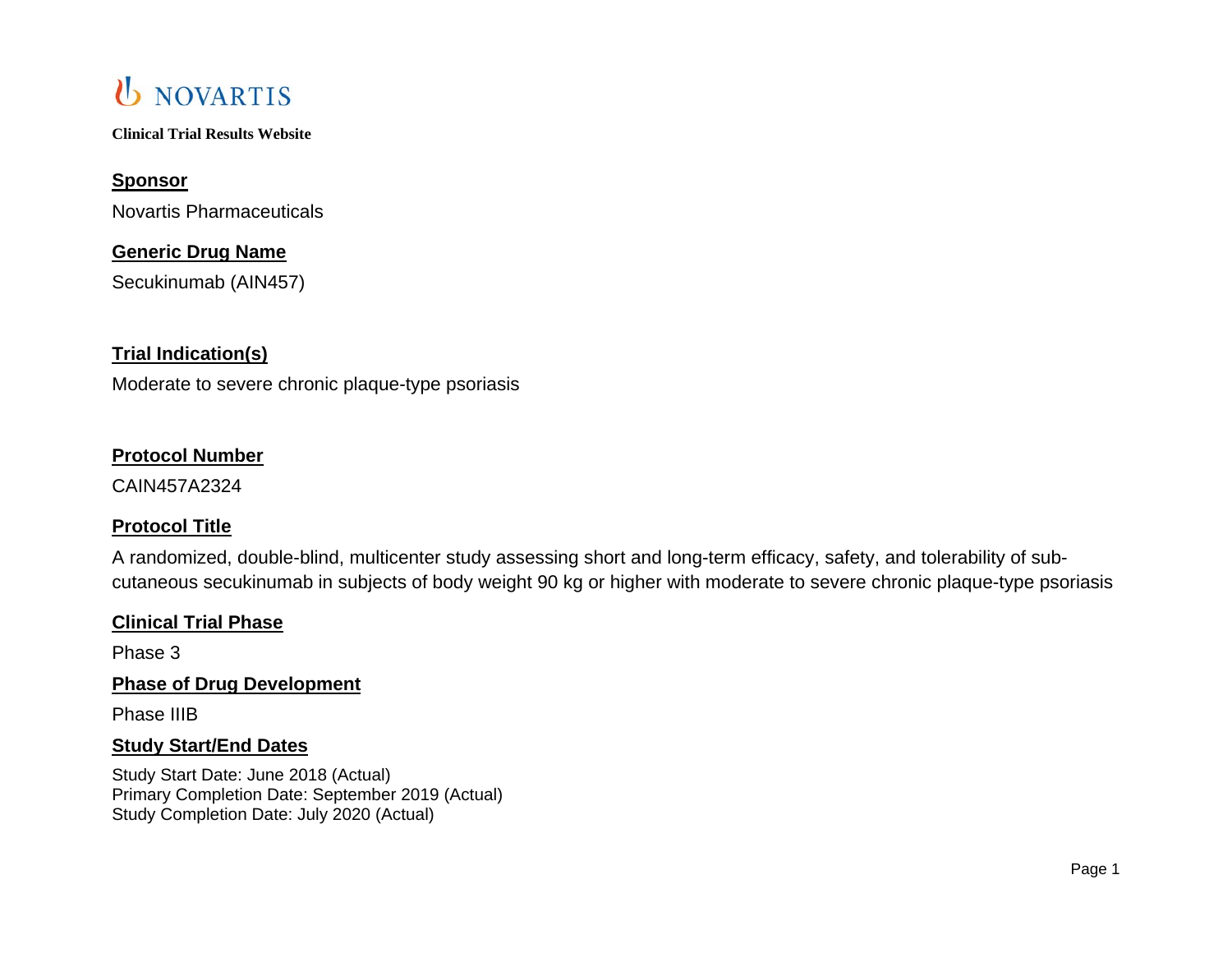

### **Reason for Termination (If applicable)**

### **Study Design/Methodology**

This was a 52-week multicenter, randomized, double-blind, parallel-group trial, planned to be conducted in approximately 330 patients with moderate to severe chronic plaque-type psoriasis of body weight 90 kg or higher at time of randomization. The study consisted of 4 periods: Screening (up to 4 weeks), Treatment Period 1 (16 weeks), Treatment Period 2 (36 weeks), and Follow-up (8 weeks).

At the start of Treatment Period 1, eligible patients were randomized to one of the following treatment groups in approximately 1:1 ratio: secukinumab 300 mg Q2W (every 2 weeks) and secukinumab 300 mg Q4W (every 4 weeks). All patients received two injections of secukinumab 150 mg once weekly for the first four weeks (at randomization, Weeks 1, 2 and 3). Thereafter the frequency of secukinumab/placebo injections was per the treatment groups assigned at baseline. To maintain the treatment blind, patients assigned to receive secukinumab 300 mg Q4W also received two placebo injections (2 x secukinumab placebo 150 mg s.c) every 4 weeks starting at Week 6.

Subjects who completed Treatment Period 1 entered Treatment Period 2. Patients had been randomized at baseline visit in a 2:1:1 ratio into one of the treatment groups:

**Secukinumab 300mg Q2W**: patients remained on secukinumab 300 mg Q2W until the end of **Treatment** 

**Secukinumab 300mg Q4W**: patients continued on 300 mg Q4W during Treatment Period 2 regardless of their PASI 90 response status at Week 16

**Secukinumab 300mg Q4W possible up-titration**: patients received secukinumab 300 mg Q4W up to Week 16, and then based on their Psoriasis Area and Severity Index (PASI) 90 response status at Week 16:

o PASI 90 responders: remained on secukinumab 300 mg Q4W during Treatment Period 2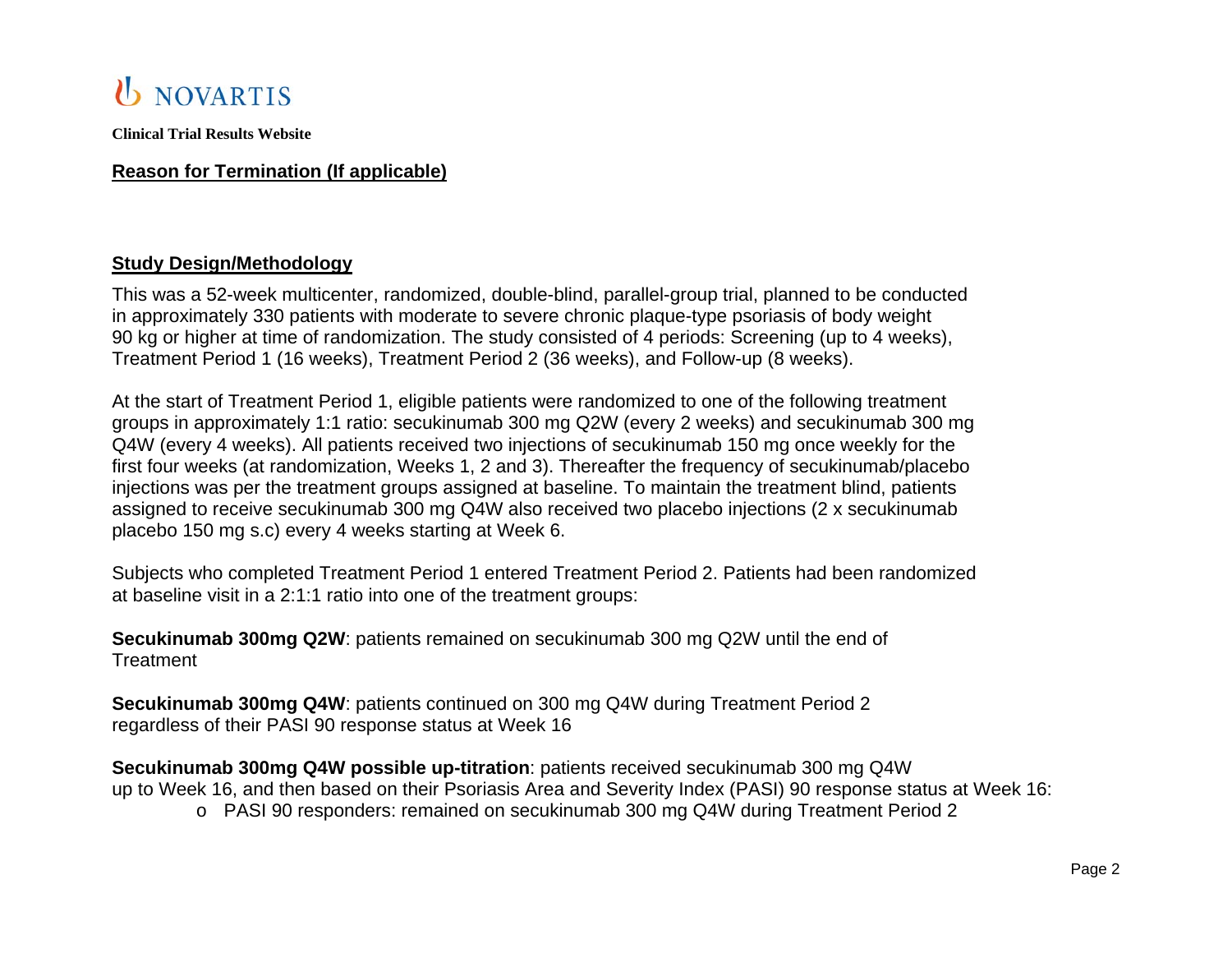

o PASI 90 non-responders: were up-titrated to secukinumab 300 mg Q2W during Treatment Period 2

All patients entered the post treatment follow-up period, which included the F4 and F8 follow-up visits. Follow-up visit F4 was approximately 4 weeks after the End of Treatment Period 1 (EOT 1) / End of Treatment Period 2 (EOT 2) visit and 8 weeks after the last study treatment administration. Follow-up visit F8 was approximately 8 weeks after the EOT1/EOT2 visit, and 12 weeks after the last study treatment administration.

## **Centers**

67 centers in 7 countries: Germany(6), United States(38), Canada(6), Italy(5), Russia(7), Czech Republic(2), Hungary(3)

## **Objectives:**

Primary objective:

To demonstrate the efficacy of secukinumab 300 mg every 2 weeks in comparison to secukinumab 300 mg every 4 weeks with respect to Psoriasis Area and Severity Index (PASI) 90 response at Week 16.

## Secondary objectives:

To demonstrate the efficacy of secukinumab 300 mg every 2 weeks in comparison to secukinumab 300 mg every 4 weeks with respect to Investigator's Global Assessment modified (IGA mod) 2011 0 or 1 response at Week 16.

To investigate the clinical safety and tolerability of secukinumab 300 mg every 2 weeks as assessed by vital signs, clinical laboratory variables, electrocardiogram (ECG) and adverse events (AEs) monitoring in comparison to secukinumab 300 mg every 4 weeks.

## **Test Product (s), Dose(s), and Mode(s) of Administration**

Secukinumab 150 mg solution for subcutaneous (sc) injection in a 1 mL prefilled syringe (PFS)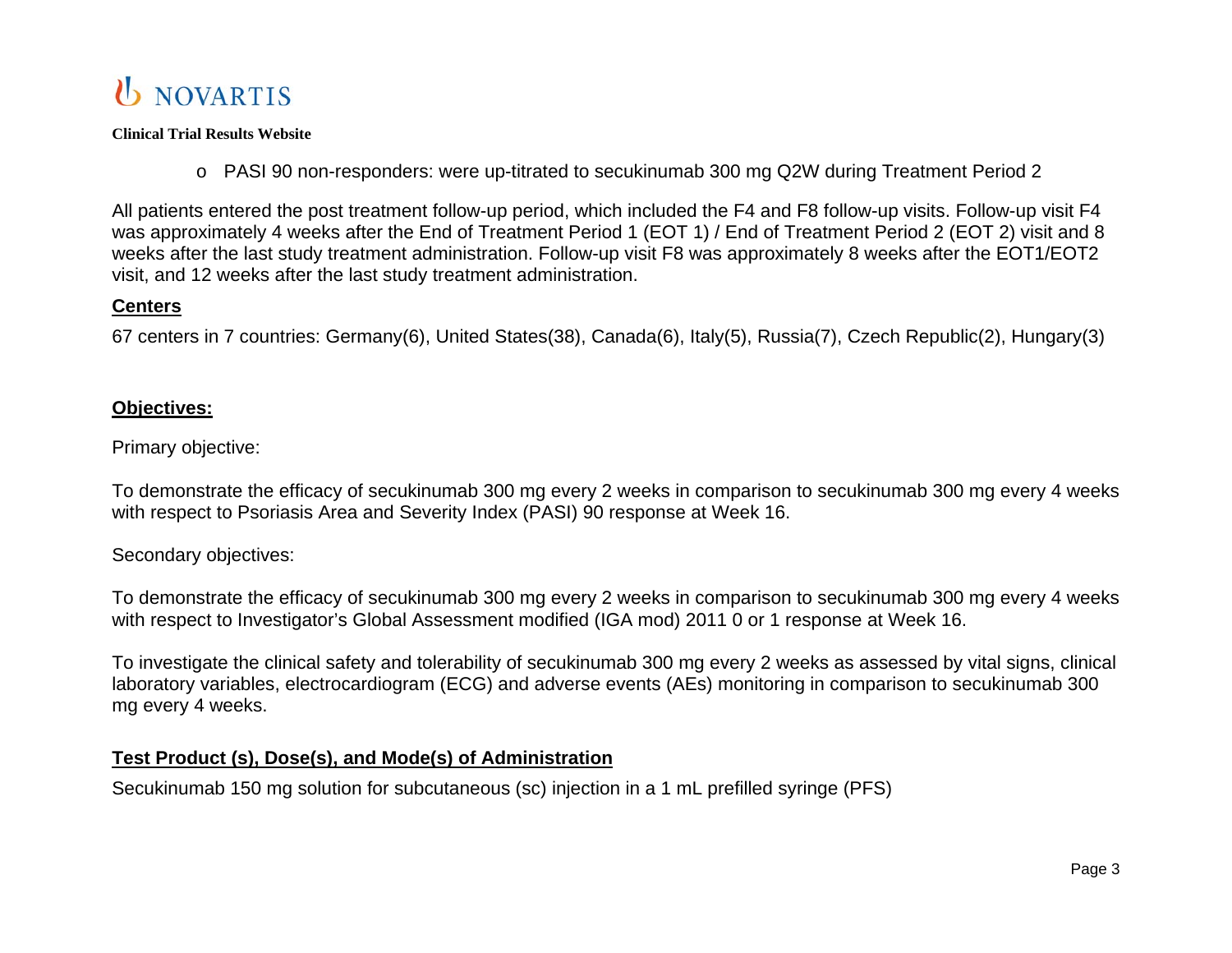#### **Clinical Trial Results Website**

Placebo solution for sc injection in a 1 mL PFS matching the composition and appearance of secukinumab 150 mg dose

### **Statistical Methods**

The analysis of efficacy variables was based on the full analysis set (FAS). The primary variable in the testing strategy was PASI 90 response at Week 16 (for superiority comparison of secukinumab 300 mg Q2W versus secukinumab 300 mg Q4W). The secondary efficacy variable in the testing strategy was IGA mod 2011 0 or 1 response at Week 16 (for superiority comparison of secukinumab 300 mg Q2W versus secukinumab 300 mg Q4W), which was analyzed analogously to the primary analysis.

All safety evaluations were performed on the Safety set.

## **Study Population: Key Inclusion/Exclusion Criteria**

Key Inclusion Criteria:

-Written informed consent must have been obtained before any assessment was performed. Where relevant, a legal representative will also have signed the informed study consent according to local laws and regulations.

- -Subjects must have been able to understand and communicate with the investigator and comply with the requirements of the study.
- -Men or women at least 18 years of age at time of screening.

-Body weight of  $\geq 90$  kg at the time of randomization.

-Chronic plaque-type psoriasis present for at least 6 months and diagnosed before randomization.

-Moderate to severe psoriasis as defined at randomization by:

- Psoriasis Area and Severity Index (PASI) score of 12 or greater, and
- Investigator's Global Assessment (IGA) mod 2011 score of 3 or greater (based on a static scale of 0 4), and
- Body Surface Area (BSA) affected by plaque-type psoriasis of 10% or greater.
- -Candidate for systemic therapy. This is defined as a subject having moderate to severe chronic plaque-type psoriasis that is inadequately controlled by:
- topical treatment and/or,
- phototherapy and/or,
- previous systemic therapy.

### Key Exclusion Criteria:

-Forms of psoriasis other than chronic plaque-type (e.g., pustular, erythrodermic and guttate psoriasis) at screening or Randomization.

-Ongoing use of prohibited treatments. Washout periods detailed in the protocol have to be adhered to. Subjects not willing to limit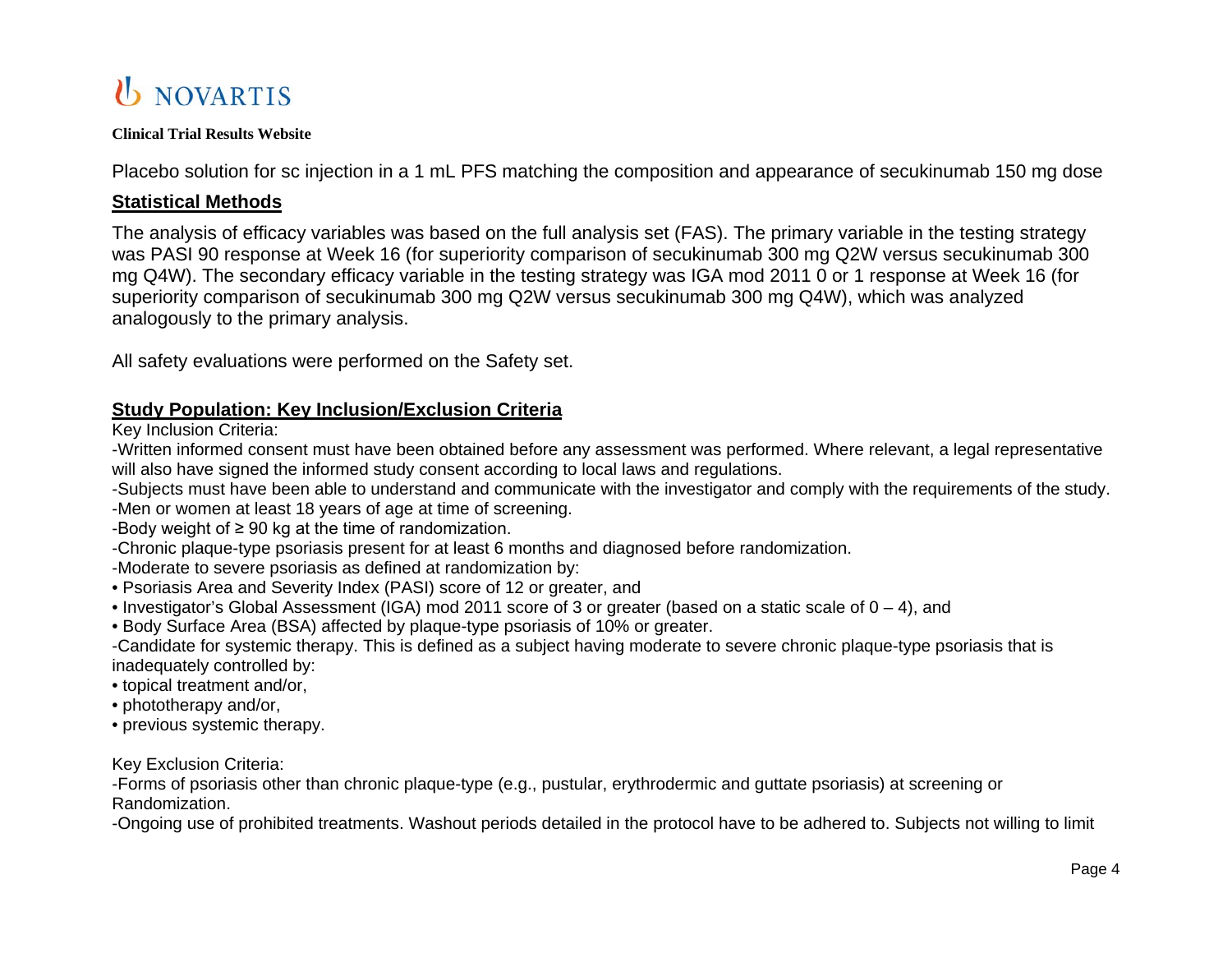#### **Clinical Trial Results Website**

ultraviolet (UV) light exposure (e.g., sunbathing and / or the use of tanning devices) during the course of the study will be considered not eligible for this study since UV light exposure is prohibited. Note: administration of live vaccines 6 weeks prior to Randomization or during the study period is also prohibited.

-Previous exposure to secukinumab (AIN457) or any other biologic drug directly targeting Interleukin-17 (IL-17) or the IL-17 receptor. -Use of other investigational drugs at the time of enrollment, or within 5 half-lives of enrollment, or within 4 weeks until the expected pharmacodynamic effect has returned to baseline, whichever is longer; or longer if required by local regulations. -Pregnant or nursing (lactating) women

-History of lymphoproliferative disease or any known malignancy or history of malignancy of any organ system treated or untreated within the past 5 years, regardless of whether there is evidence of local recurrence or metastases (except for skin Bowen's disease, or basal cell carcinoma or actinic keratoses that have been treated with no evidence of recurrence in the past 12 weeks; carcinoma in situ of the cervix or non-invasive malignant colon polyps that have been removed).

-History of hypersensitivity to any of the study drug constituents.

## **Participant Flow Table**

### **Overall Study**

|                    | <b>Secukinumab</b><br>300 mg every<br>2 weeks<br>(Q2W) | <b>Secukinumab</b><br>300 mg every<br>4 weeks<br>(Q4W)<br>(safety) | Secukinumab<br>300 mg every<br>4 weeks non-<br>responders<br>up-titration<br>(Q4W NR up) | Total |
|--------------------|--------------------------------------------------------|--------------------------------------------------------------------|------------------------------------------------------------------------------------------|-------|
|                    |                                                        | 2 injections of                                                    | 2 injections of                                                                          |       |
|                    | 2 injections of                                        | secukinumab                                                        | secukinumab                                                                              |       |
|                    | secukinumab                                            | 150 mg once                                                        | 150 mg once                                                                              |       |
|                    | 150 mg once                                            | weekly up to                                                       | weekly up to                                                                             |       |
|                    | weekly up to                                           | week 4 and                                                         | week 4, then                                                                             |       |
|                    | week 4 and                                             | thereafter                                                         | Q4W up to                                                                                |       |
| Arm/Group          | thereafter                                             | Q4W.                                                               | Week 16 and                                                                              |       |
| <b>Description</b> | every 2                                                | Includes both                                                      | thereafter                                                                               |       |
|                    | weeks.                                                 | subjects                                                           | Q2W.                                                                                     |       |
|                    | Subjects                                               | randomized to                                                      | <b>Includes</b>                                                                          |       |
|                    | remained on                                            | remain on                                                          | Psoriasis Area                                                                           |       |
|                    | secukinumab                                            | Q4W the                                                            | and Severity                                                                             |       |
|                    | 300 mg every                                           | entire                                                             | Index (PASI)                                                                             |       |
|                    | 2 weeks until                                          | treatment                                                          | 90 non-                                                                                  |       |
|                    |                                                        | period, and                                                        | responders                                                                               |       |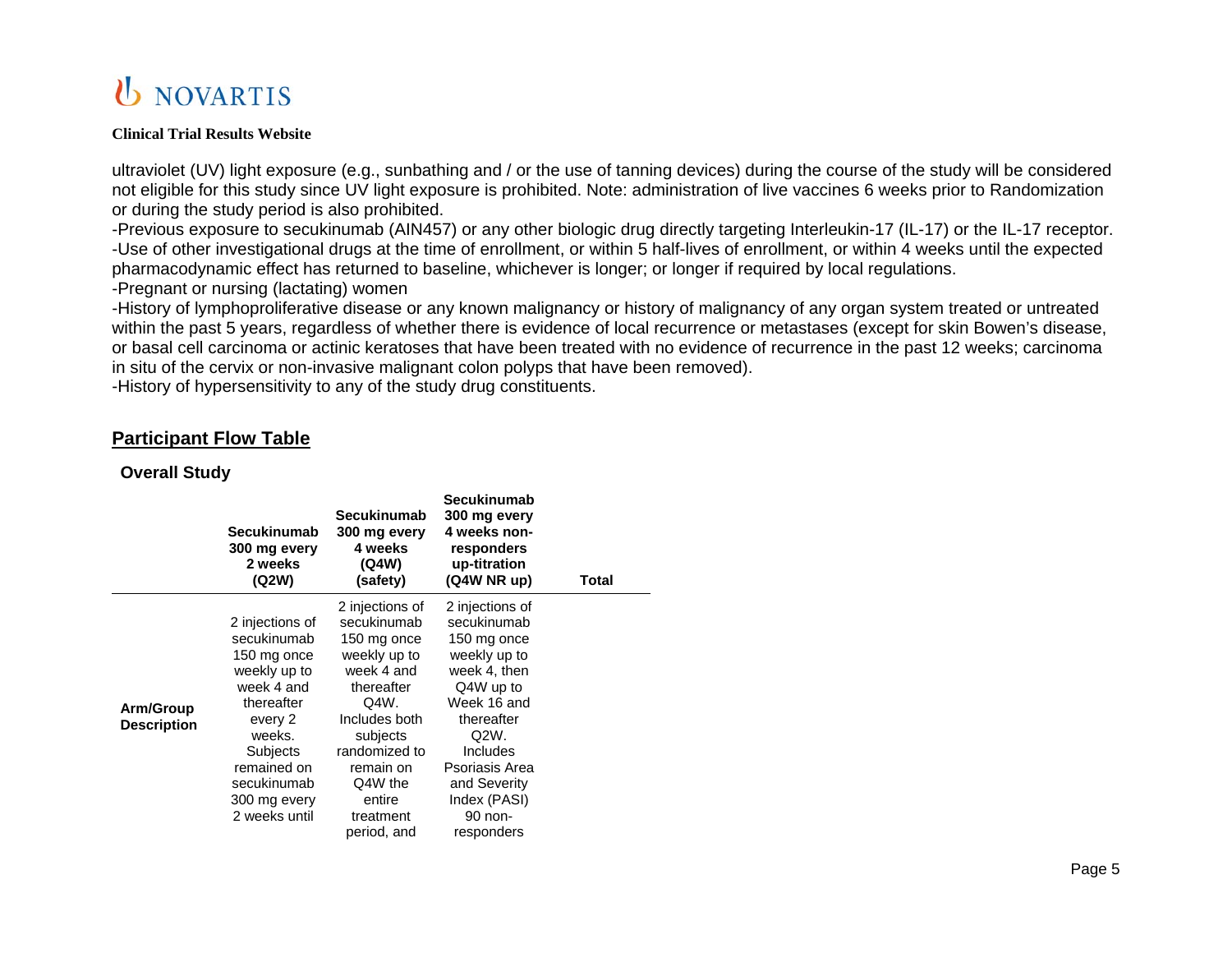|                                                  | the end of<br>treatment. | subjects that<br>were Psoriasis<br>Area and<br>Severity Index<br>(PASI) 90<br>responders at<br>Week 16 from<br>the<br>secukinumab<br>300 mg Q4W<br>possible up-<br>titrate group. | (NR) at Week<br>16 from the<br>secukinumab<br>300 mg Q4W<br>possible up-<br>titrate group<br>(subjects<br>randomized to<br>switch to Q2W<br>if PASI 90<br>non-responder<br>at Week 16). |     |
|--------------------------------------------------|--------------------------|-----------------------------------------------------------------------------------------------------------------------------------------------------------------------------------|-----------------------------------------------------------------------------------------------------------------------------------------------------------------------------------------|-----|
| <b>Started</b>                                   | 165                      | 135                                                                                                                                                                               | 31                                                                                                                                                                                      | 331 |
| <b>Completed</b>                                 | 148                      | 117                                                                                                                                                                               | 28                                                                                                                                                                                      | 293 |
| <b>Not</b><br><b>Completed</b>                   | 17                       | 18                                                                                                                                                                                | 3                                                                                                                                                                                       | 38  |
| Withdrawal<br>of informed<br>consent             | $\overline{c}$           | 1                                                                                                                                                                                 | $\mathbf 0$                                                                                                                                                                             | 3   |
| Withdrawal<br>by Subject                         | 5                        | 5                                                                                                                                                                                 | 1                                                                                                                                                                                       | 11  |
| Lost to<br>Follow-up                             | 4                        | 1                                                                                                                                                                                 | $\mathbf 0$                                                                                                                                                                             | 5   |
| <b>New</b><br>therapy for<br>study<br>indication | 1                        | 0                                                                                                                                                                                 | 0                                                                                                                                                                                       | 1   |
| Lack of<br>Efficacy                              | 1                        | $\overline{2}$                                                                                                                                                                    | $\mathbf 0$                                                                                                                                                                             | 3   |
| Death                                            | 0                        | 1                                                                                                                                                                                 | $\mathbf 0$                                                                                                                                                                             | 1   |
| Adverse<br>Event                                 | 4                        | 8                                                                                                                                                                                 | $\overline{c}$                                                                                                                                                                          | 14  |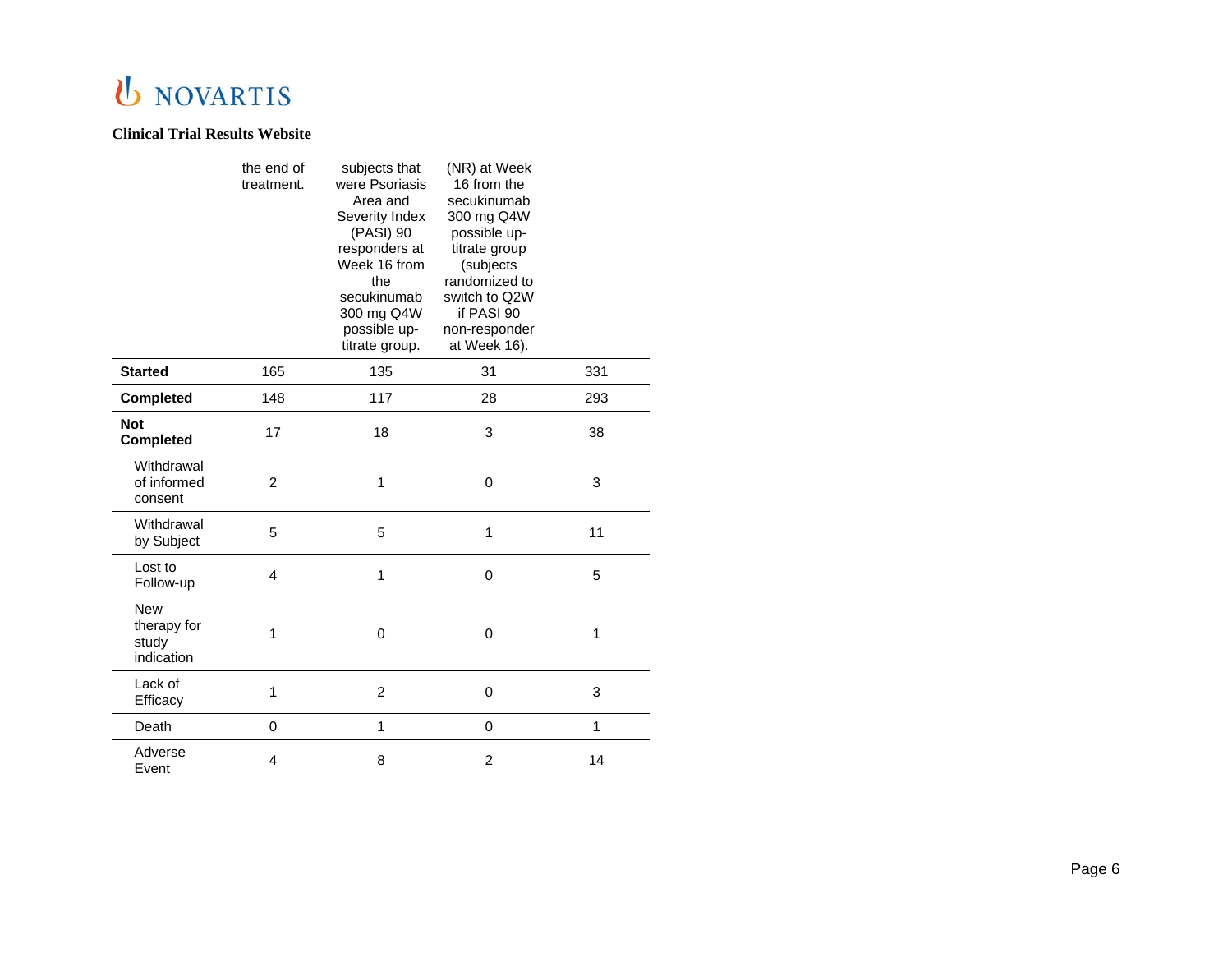### **Clinical Trial Results Website**

## **Baseline Characteristics**

|                                                        | Secukinumab<br>300 mg every<br>2 weeks<br>(Q2W)                                                                                                                                                                       | <b>Secukinumab</b><br>300 mg every<br>4 weeks<br>(Q4W)<br>(safety)                                                                                                                                                                                                                                                                                                                                 | <b>Secukinumab</b><br>300 mg every<br>4 weeks non-<br>responders<br>up-titration<br>(Q4W NR up)                                                                                                                                                                                                                                                                                                                   | <b>Total</b> |
|--------------------------------------------------------|-----------------------------------------------------------------------------------------------------------------------------------------------------------------------------------------------------------------------|----------------------------------------------------------------------------------------------------------------------------------------------------------------------------------------------------------------------------------------------------------------------------------------------------------------------------------------------------------------------------------------------------|-------------------------------------------------------------------------------------------------------------------------------------------------------------------------------------------------------------------------------------------------------------------------------------------------------------------------------------------------------------------------------------------------------------------|--------------|
| <b>Arm/Group Description</b>                           | 2 injections of<br>secukinumab<br>150 mg once<br>weekly up to<br>week 4 and<br>thereafter<br>every 2<br>weeks.<br>Subjects<br>remained on<br>secukinumab<br>300 mg every<br>2 weeks until<br>the end of<br>treatment. | 2 injections of<br>secukinumab<br>150 mg once<br>weekly up to<br>week 4 and<br>thereafter<br>Q4W.<br>Includes both<br>subjects<br>randomized to<br>remain on<br>Q4W the<br>entire<br>treatment<br>period, and<br>subjects that<br>were Psoriasis<br>Area and<br>Severity Index<br>(PASI) 90<br>responders at<br>Week 16 from<br>the<br>secukinumab<br>300 mg Q4W<br>possible up-<br>titrate group. | 2 injections of<br>secukinumab<br>150 mg once<br>weekly up to<br>week 4, then<br>Q4W up to<br>Week 16 and<br>thereafter<br>Q2W.<br>Includes<br>Psoriasis Area<br>and Severity<br>Index (PASI)<br>90 non-<br>responders<br>(NR) at Week<br>16 from the<br>secukinumab<br>300 mg Q4W<br>possible up-<br>titrate group<br>(subjects<br>randomized to<br>switch to Q2W<br>if PASI 90<br>non-responder<br>at Week 16). |              |
| <b>Number of Participants</b><br>[units: participants] | 165                                                                                                                                                                                                                   | 135                                                                                                                                                                                                                                                                                                                                                                                                | 31                                                                                                                                                                                                                                                                                                                                                                                                                | 331          |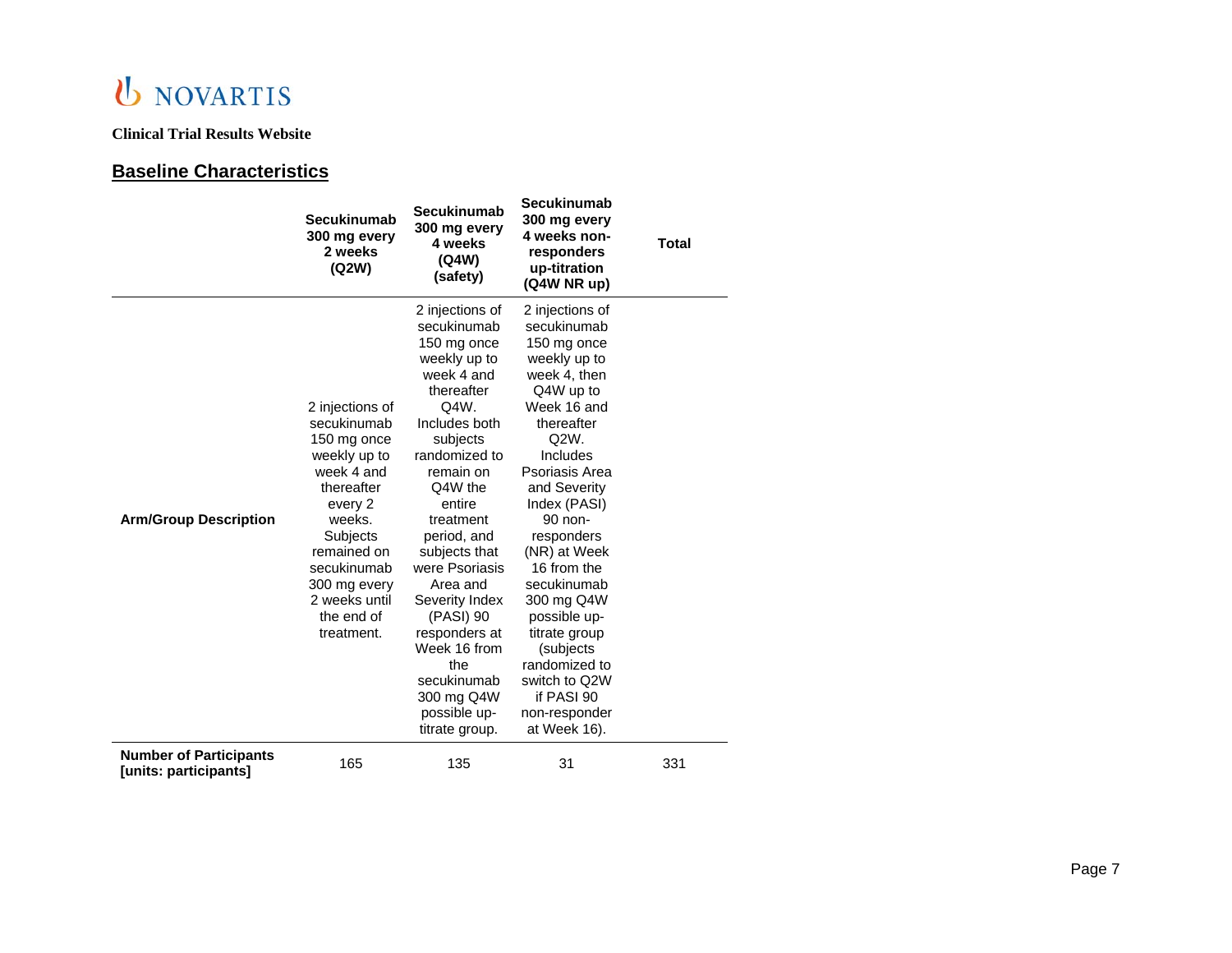### **Clinical Trial Results Website**

#### **Age Continuous**

(units: years) Mean ± Standard Deviation

|                                                                                      | $48.2 \pm 12.73$ | $46.1 \pm 13.24$ | $44.7 \pm 13.61$ | $47.1 \pm 13.04$ |
|--------------------------------------------------------------------------------------|------------------|------------------|------------------|------------------|
| Sex: Female, Male<br>(units: participants)<br>Count of Participants (Not Applicable) |                  |                  |                  |                  |
| Female                                                                               | 39               | 34               | 10               | 83               |
| Male                                                                                 | 126              | 101              | 21               | 248              |
| Race (NIH/OMB)<br>(units: participants)<br>Count of Participants (Not Applicable)    |                  |                  |                  |                  |
| American Indian or<br>Alaska Native                                                  | 1                | 1                | $\Omega$         | 2                |
| Asian                                                                                | 4                | 4                | 1                | 9                |
| Native Hawaiian or<br><b>Other Pacific Islander</b>                                  | $\overline{2}$   | $\Omega$         | $\Omega$         | 2                |
| <b>Black or African</b><br>American                                                  | 7                | 5                | 0                | 12               |
| White                                                                                | 151              | 125              | 30               | 306              |
| More than one race                                                                   | 0                | 0                | 0                | 0                |
| Unknown or Not<br>Reported                                                           | 0                | Ω                | 0                | 0                |

## **Primary Outcome Result(s)**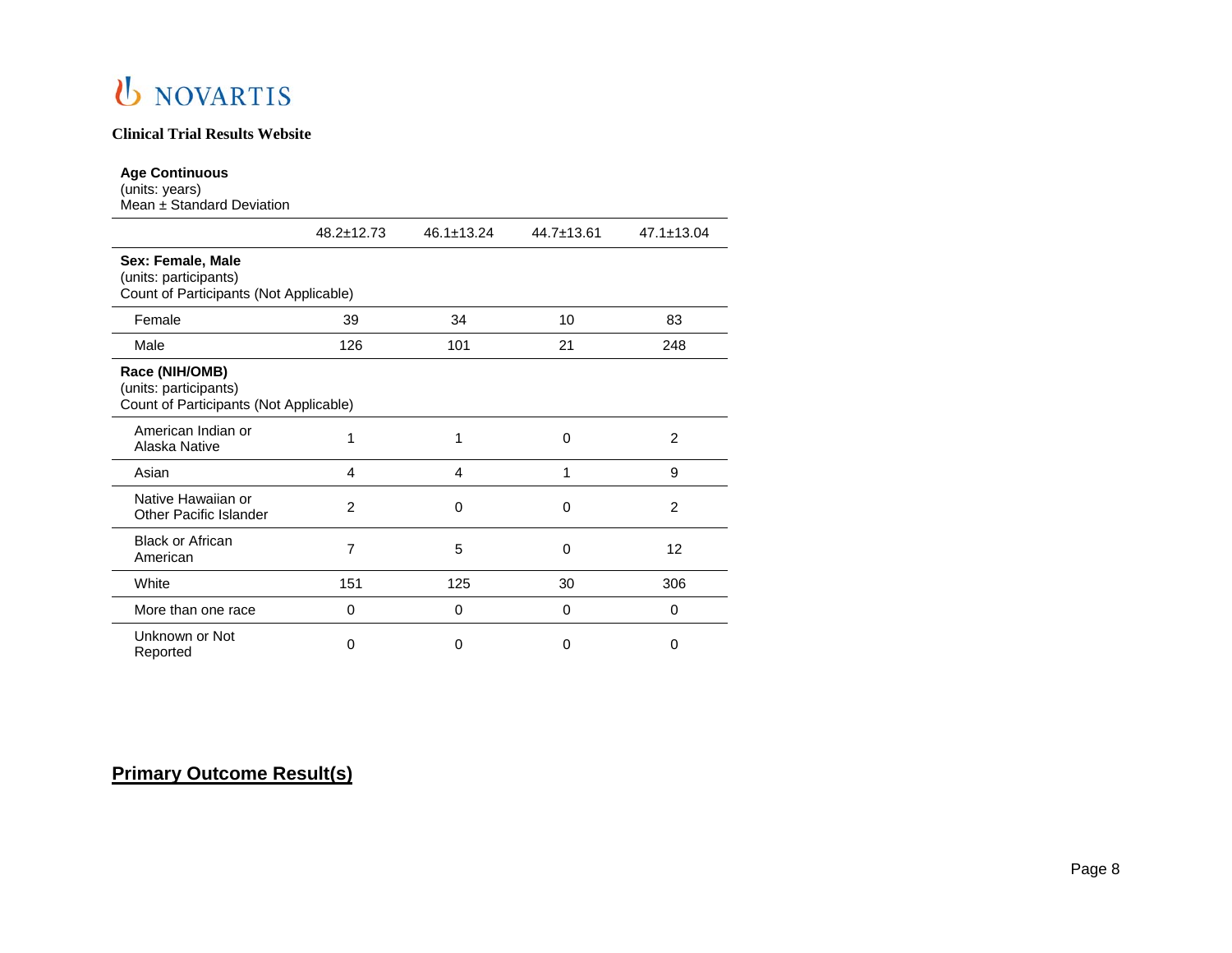

**Percentage of subjects who achieve 90% or greater reduction in Psoriasis Area and Severity Index (PASI) score – week 16 (Full analysis set)**

(Time Frame: 16 weeks)

|                                                                                                                                                                                                                                                          | Secukinumab<br>300 mg every<br>2 weeks<br>(Q2W)                                                                                                                                                                       | Secukinumab<br>300 mg every<br>4 weeks<br>$(Q4W)$ (up to<br>week 16 pre-<br>dose)                                                                                                                                                                                            |
|----------------------------------------------------------------------------------------------------------------------------------------------------------------------------------------------------------------------------------------------------------|-----------------------------------------------------------------------------------------------------------------------------------------------------------------------------------------------------------------------|------------------------------------------------------------------------------------------------------------------------------------------------------------------------------------------------------------------------------------------------------------------------------|
| <b>Arm/Group Description</b>                                                                                                                                                                                                                             | 2 injections of<br>secukinumab<br>150 mg once<br>weekly up to<br>week 4 and<br>thereafter<br>every 2<br>weeks.<br>Subjects<br>remained on<br>secukinumab<br>300 mg every<br>2 weeks until<br>the end of<br>treatment. | Subjects<br>received 2<br>injections of<br>secukinumab<br>150 mg once<br>weekly for four<br>weeks (at<br>Randomization,<br>Weeks 1, 2 and<br>3), followed by<br>2 injections of<br>secukinumab<br>150 mg every<br>four weeks,<br>starting at<br>Week 4 and up<br>to Week 12. |
| <b>Number of Participants</b><br>Analyzed [units:<br>participants]                                                                                                                                                                                       | 165                                                                                                                                                                                                                   | 166                                                                                                                                                                                                                                                                          |
| <b>Percentage of subjects</b><br>who achieve 90% or<br>greater reduction in<br><b>Psoriasis Area and</b><br><b>Severity Index (PASI)</b><br>score - week 16 (Full<br>analysis set)<br>(units: Participants)<br>Count of Participants (Not<br>Applicable) |                                                                                                                                                                                                                       |                                                                                                                                                                                                                                                                              |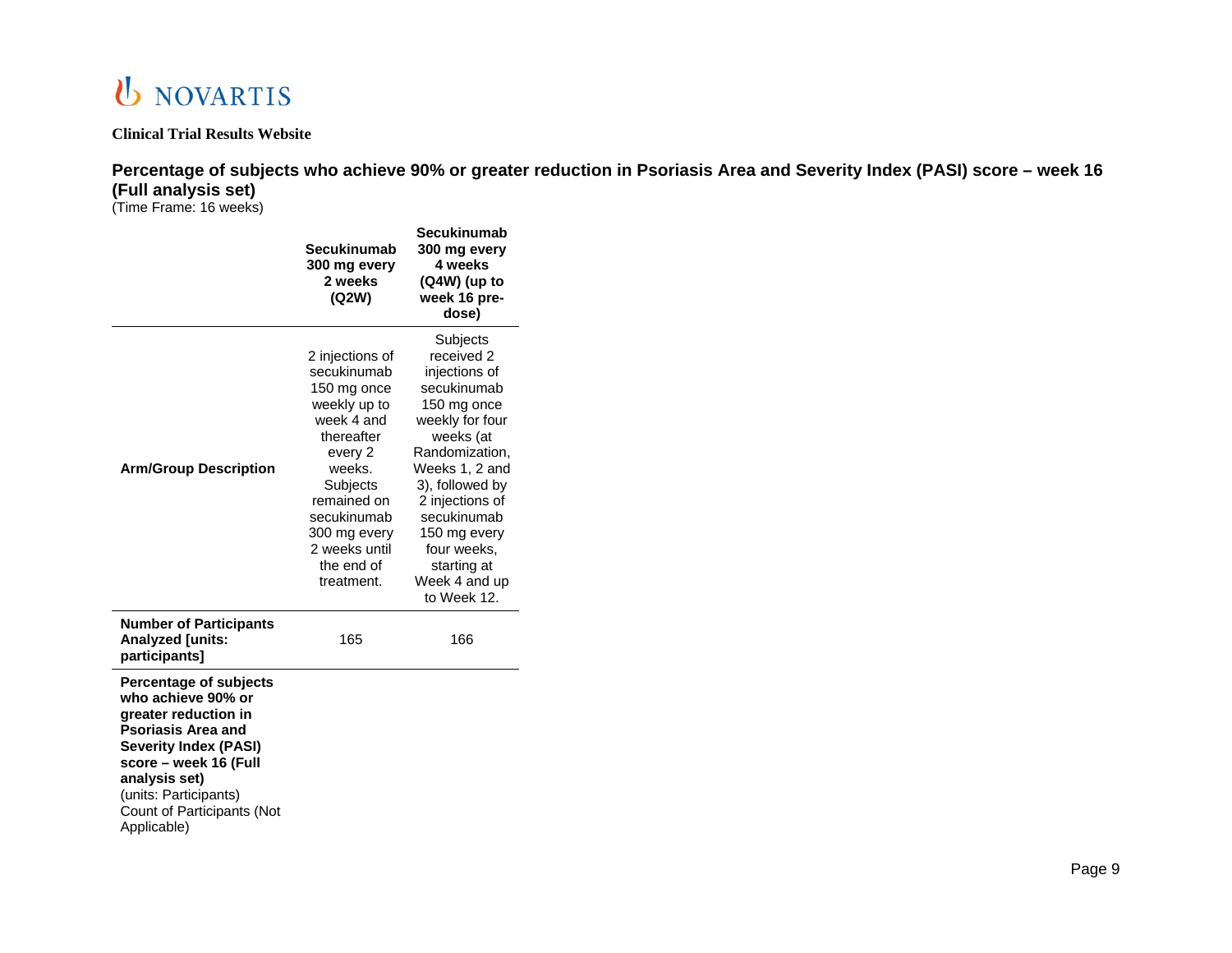### **Clinical Trial Results Website**

| rounded average number     |             |             |
|----------------------------|-------------|-------------|
| of patients with response  | 121         | 92.         |
| in 100 imputations at week | $(73.33\%)$ | $(55.42\%)$ |
| 16 for PASI 90             |             |             |

## **Statistical Analysis**

| <b>Groups</b>                          | Secukinumab 300 mg<br>every 2 weeks (Q2W),<br>Secukinumab 300 mg<br>every 4 weeks (Q4W) (up<br>to week 16 pre-dose) |                   |
|----------------------------------------|---------------------------------------------------------------------------------------------------------------------|-------------------|
| P Value                                | 0.0003                                                                                                              | One-sided p-value |
| Method                                 | Regression, Logistic                                                                                                |                   |
| Risk Difference (RD)                   | 17.72                                                                                                               |                   |
| 95<br>% Confidence Interval<br>2-Sided | 7.45 to 27.98                                                                                                       |                   |
| <b>Statistical Analysis</b>            |                                                                                                                     |                   |
| <b>Groups</b>                          | Secukinumab 300 mg<br>every 2 weeks (Q2W),<br>Secukinumab 300 mg<br>every 4 weeks (Q4W) (up<br>to week 16 pre-dose) |                   |
| P Value                                | 0.0003                                                                                                              | One-sided p-value |
| Method                                 | Regression, Logistic                                                                                                |                   |
| Odds Ratio (OR)                        | 2.33                                                                                                                |                   |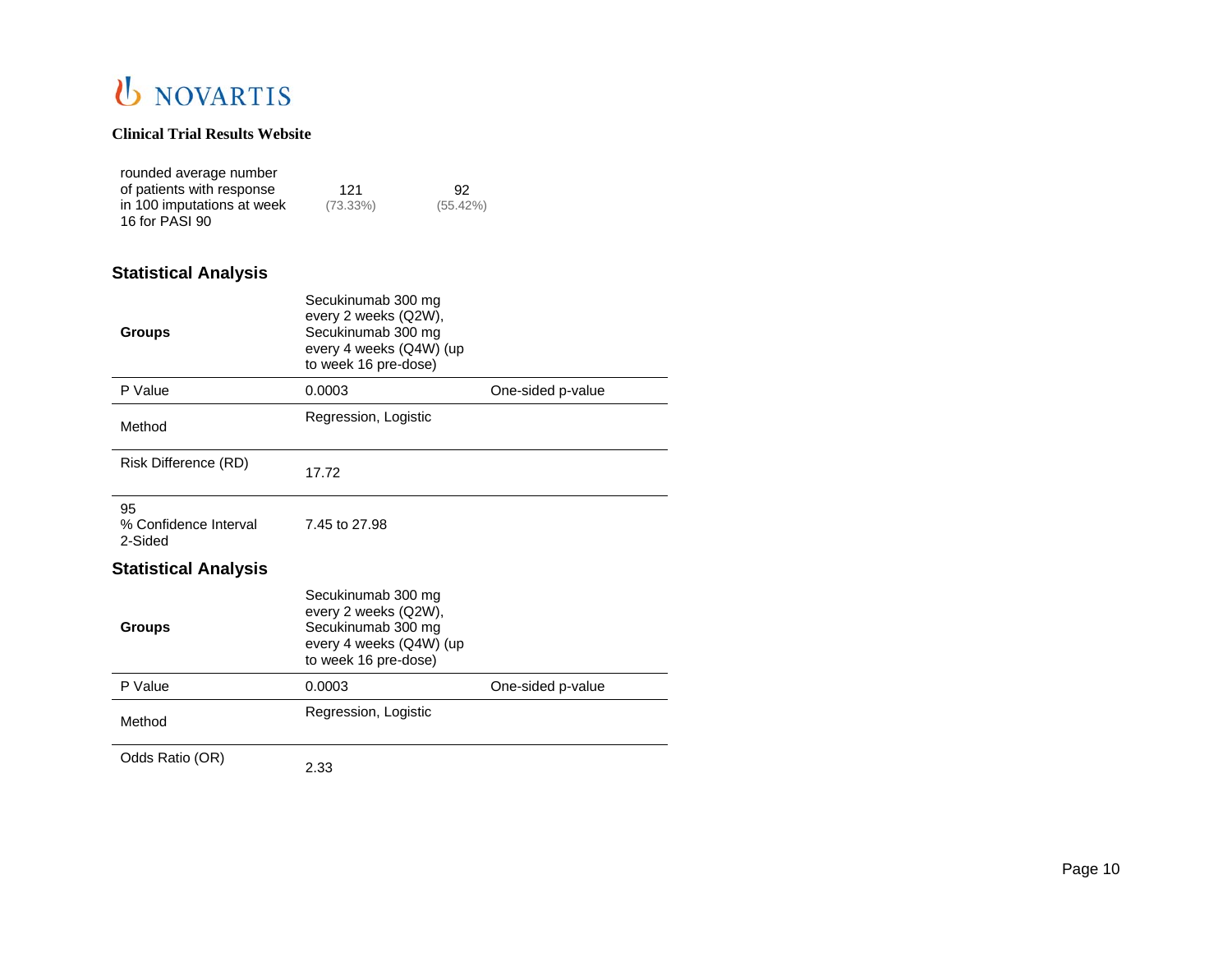

95 % Confidence Interval 1.44 to 3.78 2-Sided

## **Secondary Outcome Result(s)**

**Percentage of subjects who achieve Investigator Global Assessment (IGA modified 2011) score of 0 or 1 - week 16 (Full analysis set)**

(Time Frame: 16 weeks)

|                                                                    | Secukinumab<br>300 mg every<br>2 weeks<br>(Q2W)                                                                                                                                                                       | Secukinumab<br>300 mg every<br>4 weeks<br>$(Q4W)$ (up to<br>week 16 pre-<br>dose)                                                                                                                                                                                            |
|--------------------------------------------------------------------|-----------------------------------------------------------------------------------------------------------------------------------------------------------------------------------------------------------------------|------------------------------------------------------------------------------------------------------------------------------------------------------------------------------------------------------------------------------------------------------------------------------|
| <b>Arm/Group Description</b>                                       | 2 injections of<br>secukinumab<br>150 mg once<br>weekly up to<br>week 4 and<br>thereafter<br>every 2<br>weeks.<br>Subjects<br>remained on<br>secukinumab<br>300 mg every<br>2 weeks until<br>the end of<br>treatment. | Subjects<br>received 2<br>injections of<br>secukinumab<br>150 mg once<br>weekly for four<br>weeks (at<br>Randomization,<br>Weeks 1, 2 and<br>3), followed by<br>2 injections of<br>secukinumab<br>150 mg every<br>four weeks,<br>starting at<br>Week 4 and up<br>to Week 12. |
| <b>Number of Participants</b><br>Analyzed [units:<br>participants] | 165                                                                                                                                                                                                                   | 166                                                                                                                                                                                                                                                                          |
| Percentage of subjects<br>who achieve Investigator                 |                                                                                                                                                                                                                       |                                                                                                                                                                                                                                                                              |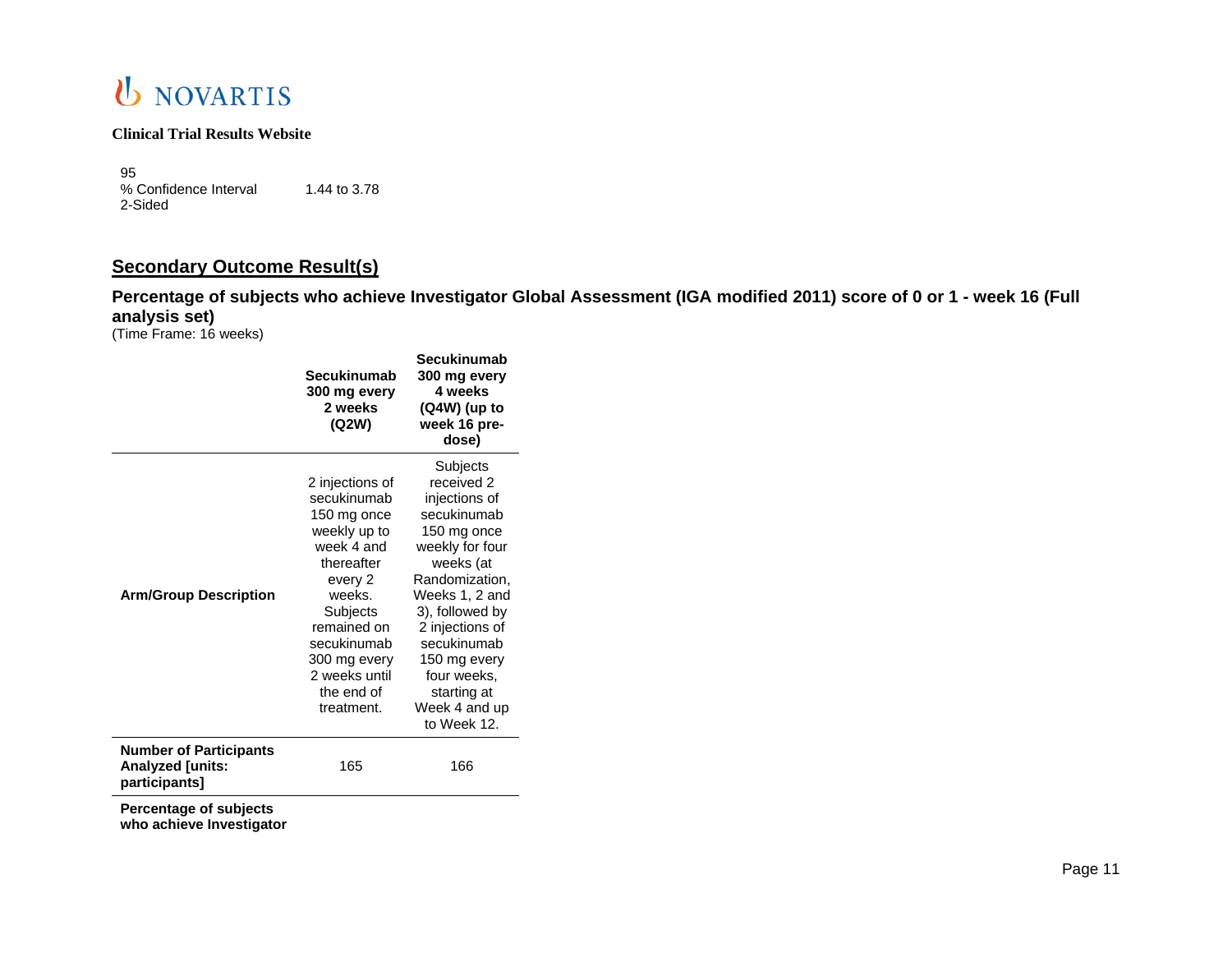**Clinical Trial Results Website**

| <b>Global Assessment (IGA</b><br>modified 2011) score of 0<br>or 1 - week 16 (Full<br>analysis set)<br>(units: Participants)<br>Count of Participants (Not<br>Applicable) |                    |                    |
|---------------------------------------------------------------------------------------------------------------------------------------------------------------------------|--------------------|--------------------|
| rounded average number<br>of patients with response<br>in 100 imputations at week<br>16 for IGA 0/1                                                                       | 122<br>$(73.94\%)$ | 109<br>$(65.66\%)$ |
| Ctatiotical Analycic                                                                                                                                                      |                    |                    |

#### **Statistical Analysis**

| <b>Groups</b>                          | Secukinumab 300 mg<br>every 2 weeks (Q2W),<br>Secukinumab 300 mg<br>every 4 weeks (Q4W) (up<br>to week 16 pre-dose) |                   |
|----------------------------------------|---------------------------------------------------------------------------------------------------------------------|-------------------|
| P Value                                | 0.0498                                                                                                              | One-sided p-value |
| Method                                 | Regression, Logistic                                                                                                |                   |
| Risk Difference (RD)                   | 8.28                                                                                                                |                   |
| 95<br>% Confidence Interval<br>2-Sided | $-1.65$ to 18.20                                                                                                    |                   |
| <b>Statistical Analysis</b>            |                                                                                                                     |                   |
| <b>Groups</b>                          | Secukinumab 300 mg<br>every 2 weeks (Q2W),<br>Secukinumab 300 mg<br>every 4 weeks (Q4W) (up<br>to week 16 pre-dose) |                   |
| P Value                                | 0.0498                                                                                                              | One-sided p-value |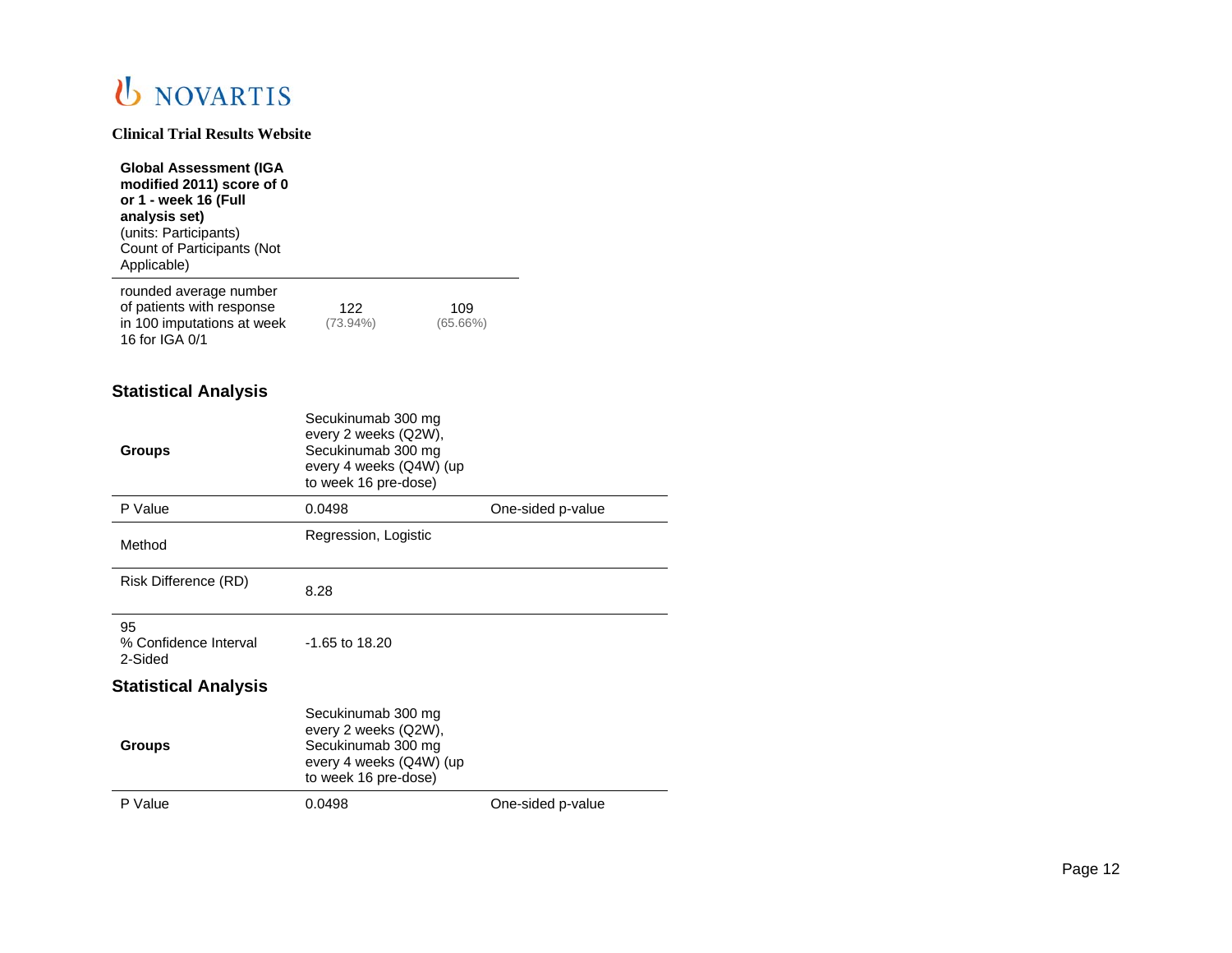#### **Clinical Trial Results Website**

| Method | Regression, Logistic |
|--------|----------------------|
|        |                      |

Odds Ratio (OR) 1.51

95

% Confidence Interval 0.92 to 2.47

2-Sided

### **Absolute and relative frequencies for deaths, other serious or clinically significant adverse events or related discontinuations - Entire Study Period (Safety set)**

(Time Frame: Adverse events were reported from first dose of study treatment until end of study treatment plus 8 weeks post treatment, up to a maximum timeframe of 470 days.)

|                              | <b>Secukinumab</b><br>300 mg every<br>2 weeks<br>(Q2W)                                                                                                                                                                | Secukinumab<br>300 mg every<br>4 weeks<br>(Q4W)<br>(safety)                                                                                                                                                                                                                                                  | <b>Secukinumab</b><br>300 mg every<br>4 weeks non-<br>responders<br>up-titration<br>(Q4W NR up)                                                                                                                                                                                                                     |
|------------------------------|-----------------------------------------------------------------------------------------------------------------------------------------------------------------------------------------------------------------------|--------------------------------------------------------------------------------------------------------------------------------------------------------------------------------------------------------------------------------------------------------------------------------------------------------------|---------------------------------------------------------------------------------------------------------------------------------------------------------------------------------------------------------------------------------------------------------------------------------------------------------------------|
| <b>Arm/Group Description</b> | 2 injections of<br>secukinumab<br>150 mg once<br>weekly up to<br>week 4 and<br>thereafter<br>every 2<br>weeks.<br>Subjects<br>remained on<br>secukinumab<br>300 mg every<br>2 weeks until<br>the end of<br>treatment. | 2 injections of<br>secukinumab<br>150 mg once<br>weekly up to<br>week 4 and<br>thereafter<br>Q4W.<br>Includes both<br>subjects<br>randomized to<br>remain on<br>Q4W the<br>entire<br>treatment<br>period, and<br>subjects that<br>were Psoriasis<br>Area and<br>Severity Index<br>(PASI) 90<br>responders at | 2 injections of<br>secukinumab<br>150 mg once<br>weekly up to<br>week 4, then<br>Q4W up to<br>Week 16 and<br>thereafter<br>Q2W.<br>Includes<br>Psoriasis Area<br>and Severity<br>Index (PASI)<br>90 non-<br>responders<br>(NR) at Week<br>16 from the<br>secukinumab<br>300 mg Q4W<br>possible up-<br>titrate group |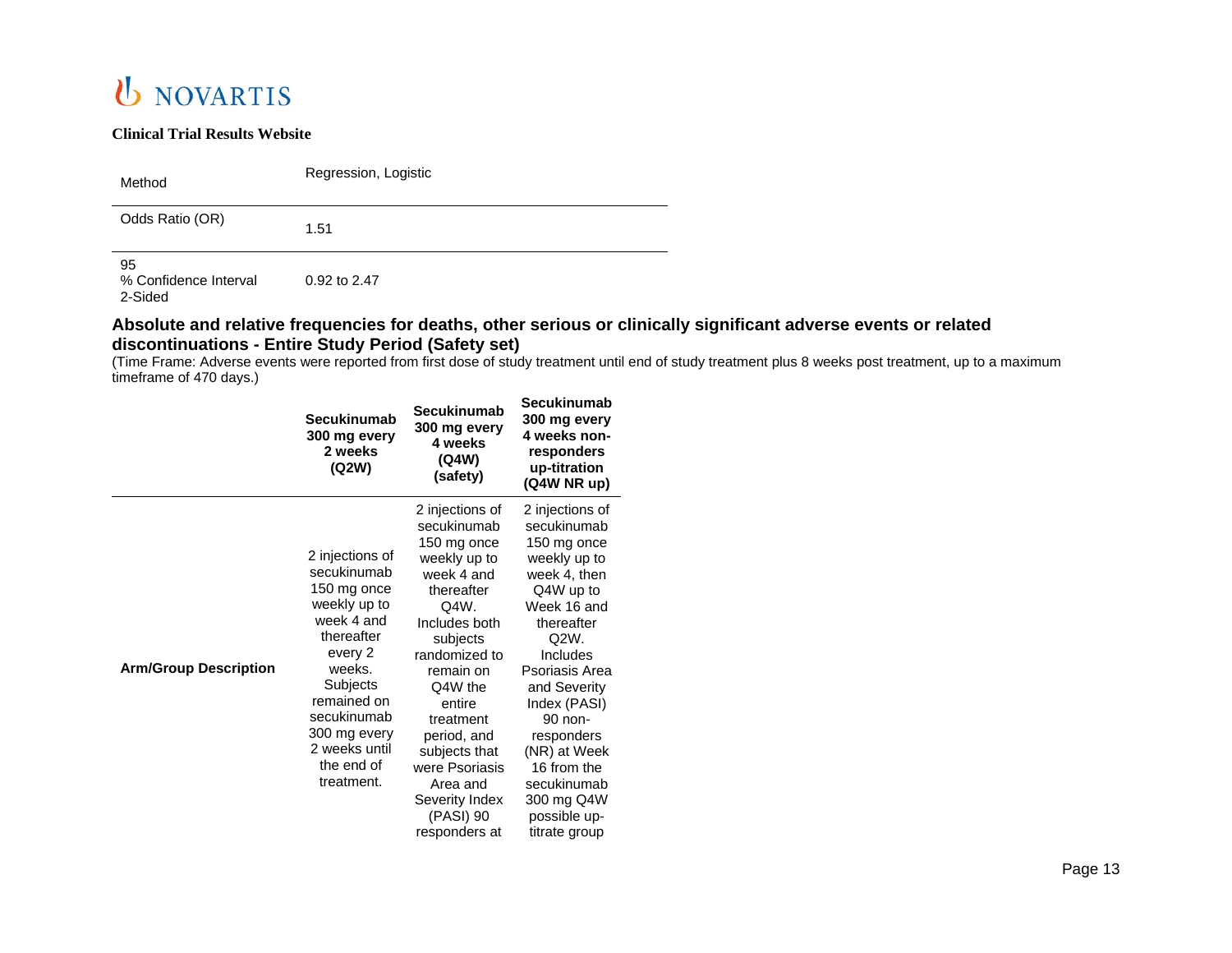|                                                                                                                                                                                                                                                     |                  | Week 16 from<br>the<br>secukinumab<br>300 mg Q4W<br>possible up-<br>titrate group. | (subjects<br>randomized to<br>switch to Q2W<br>if PASI 90<br>non-responder<br>at Week 16). |  |  |
|-----------------------------------------------------------------------------------------------------------------------------------------------------------------------------------------------------------------------------------------------------|------------------|------------------------------------------------------------------------------------|--------------------------------------------------------------------------------------------|--|--|
| <b>Number of Participants</b><br>Analyzed [units:<br>participants]                                                                                                                                                                                  | 165              | 134                                                                                | 31                                                                                         |  |  |
| Absolute and relative frequencies for deaths, other serious or clinically<br>significant adverse events or related discontinuations - Entire Study<br><b>Period (Safety set)</b><br>(units: Participants)<br>Count of Participants (Not Applicable) |                  |                                                                                    |                                                                                            |  |  |
| Patients with any AE(s)                                                                                                                                                                                                                             | 127<br>(76.97%)  | 97<br>(72.39%)                                                                     | 24<br>(77.42%)                                                                             |  |  |
| Patients with serious or<br>other significant events -<br>Death                                                                                                                                                                                     | $\Omega$<br>(% ) | 1<br>(.75%)                                                                        | 0<br>(% )                                                                                  |  |  |
| Patients with serious or<br>other significant events -<br>Non-fatal SAE(s)                                                                                                                                                                          | 14<br>$(8.48\%)$ | 17<br>(12.69%)                                                                     | 4<br>$(12.9\%)$                                                                            |  |  |
| Patients with serious or<br>other significant events -<br>Discontinued study<br>treatment due to any AE(s)                                                                                                                                          | 4<br>(2.42%)     | 9<br>$(6.72\%)$                                                                    | $\overline{2}$<br>(6.45%)                                                                  |  |  |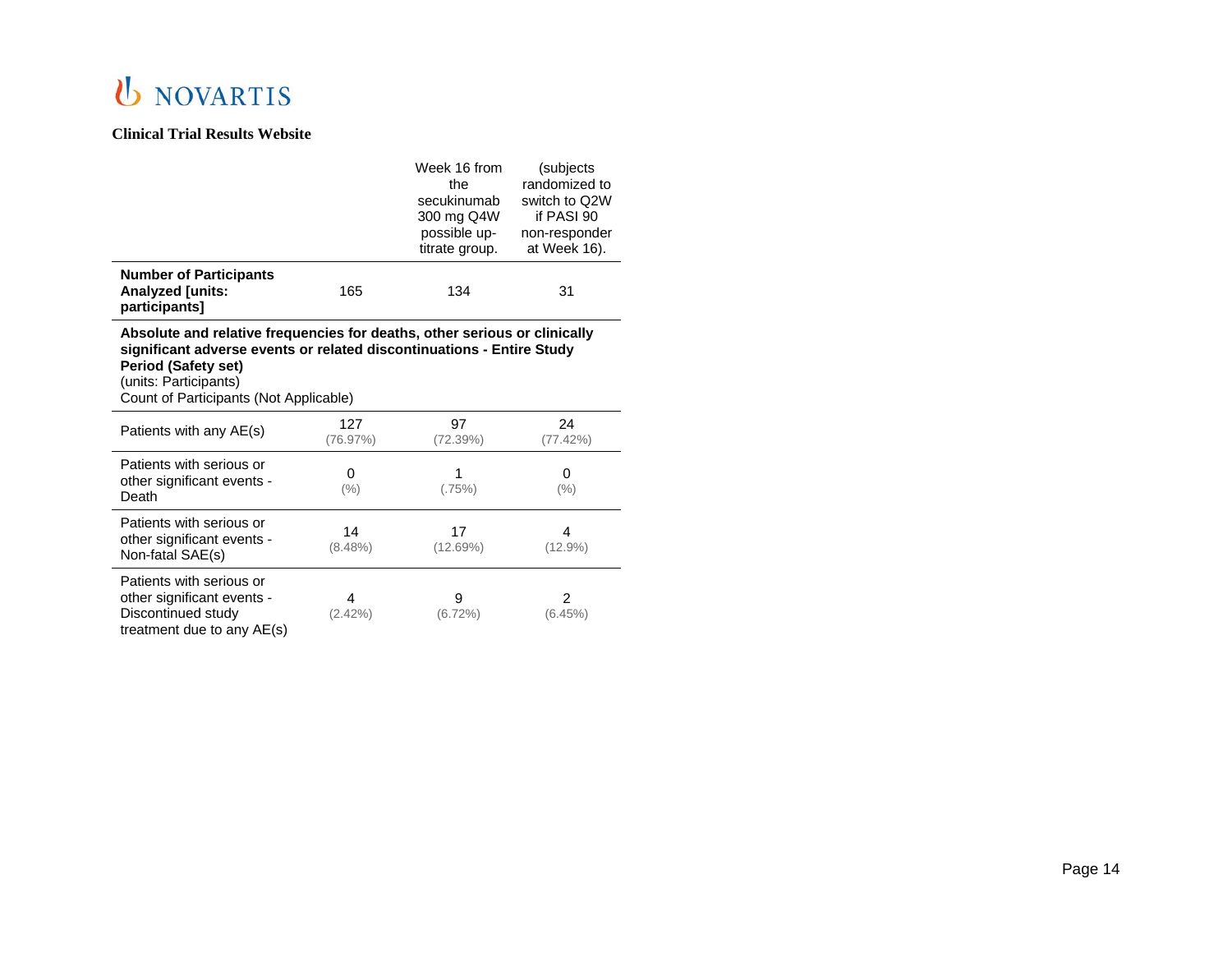

## **Safety Results**

## **All -Cause Mortality**

|                              | <b>Secukinumab</b><br>300 mg every<br>2 weeks<br>(Q2W)<br>$N = 165$                                                                                                                                                          | Secukinumab<br>300 mg every<br>4 weeks<br>(Q4W)<br>(safety)<br>$N = 134$                                                                                                                                                                                                                                                                           | Secukinumab<br>300 mg every<br>4 weeks non-<br>responders<br>up-titration<br>(Q4W NR up)<br>$N = 31$                                                                                                                                                                                                                                                               | <b>All Patients</b><br>$N = 330$ |
|------------------------------|------------------------------------------------------------------------------------------------------------------------------------------------------------------------------------------------------------------------------|----------------------------------------------------------------------------------------------------------------------------------------------------------------------------------------------------------------------------------------------------------------------------------------------------------------------------------------------------|--------------------------------------------------------------------------------------------------------------------------------------------------------------------------------------------------------------------------------------------------------------------------------------------------------------------------------------------------------------------|----------------------------------|
| <b>Arm/Group Description</b> | 2 injections of<br>secukinumab<br>150 mg once<br>weekly up to<br>week 4 and<br>thereafter<br>every 2<br>weeks.<br><b>Subjects</b><br>remained on<br>secukinumab<br>300 mg every<br>2 weeks until<br>the end of<br>treatment. | 2 injections of<br>secukinumab<br>150 mg once<br>weekly up to<br>week 4 and<br>thereafter<br>Q4W.<br>Includes both<br>subjects<br>randomized to<br>remain on<br>Q4W the<br>entire<br>treatment<br>period, and<br>subjects that<br>were Psoriasis<br>Area and<br>Severity Index<br>(PASI) 90<br>responders at<br>Week 16 from<br>the<br>secukinumab | 2 injections of<br>secukinumab<br>150 mg once<br>weekly up to<br>week 4, then<br>Q4W up to<br>Week 16 and<br>thereafter<br>Q2W.<br>Includes<br>Psoriasis Area<br>and Severity<br>Index (PASI)<br>90 non-<br>responders<br>(NR) at Week<br>16 from the<br>secukinumab<br>300 mg Q4W<br>possible up-<br>titrate group<br>(subjects<br>randomized to<br>switch to Q2W | <b>All Patients</b>              |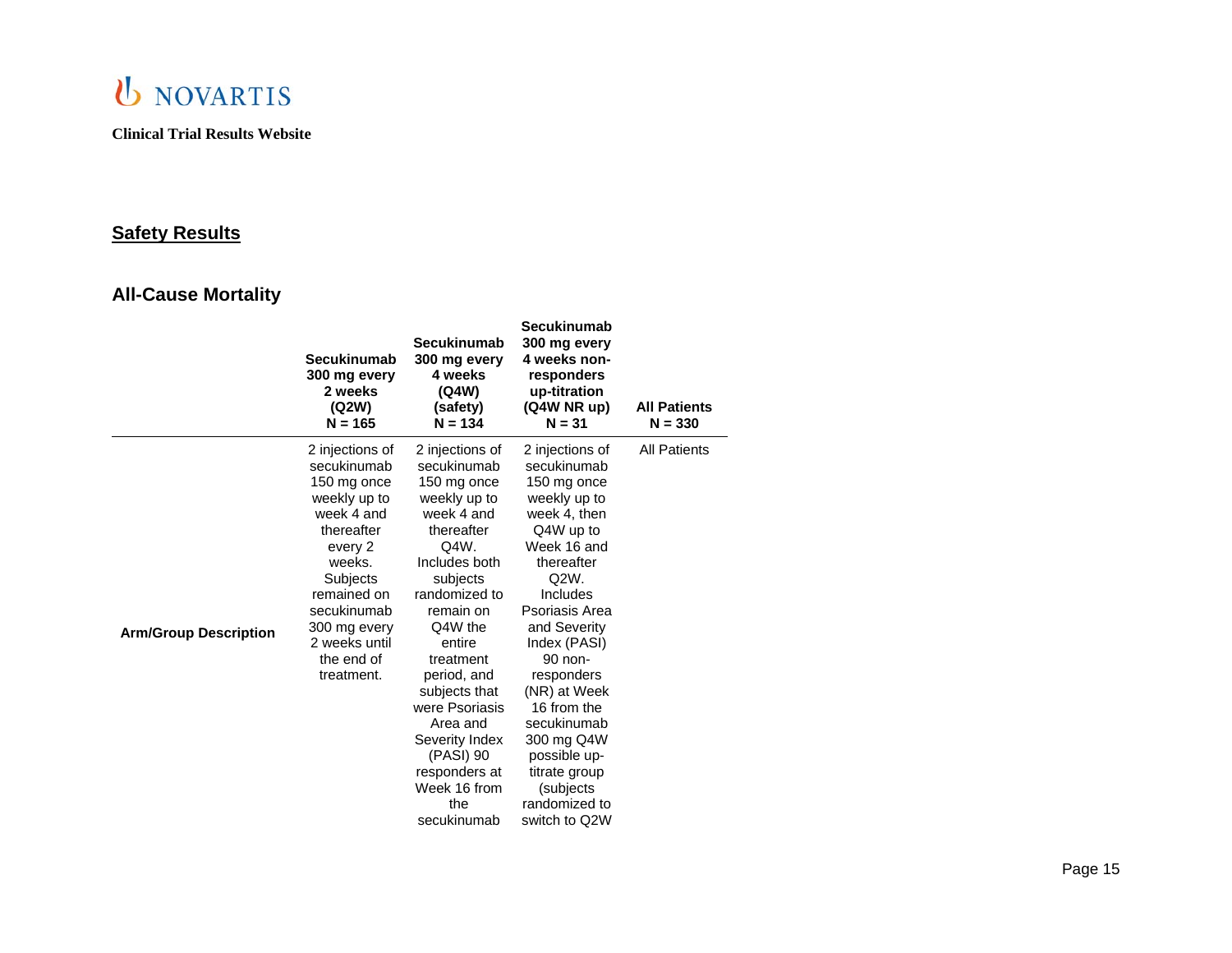### **Clinical Trial Results Website**

|                                       |             | 300 mg Q4W<br>possible up-<br>titrate group. | if PASI 90<br>non-responder<br>at Week 16). |             |
|---------------------------------------|-------------|----------------------------------------------|---------------------------------------------|-------------|
| <b>Total participants</b><br>affected | $0(0.00\%)$ | 1(0.75%)                                     | $0(0.00\%)$                                 | $1(0.30\%)$ |

## **Serious Adverse Events by System Organ Class**

| Time Frame                                    | Adverse events were reported from first dose of study treatment until end of study treatment plus 8 weeks post treatment, up to a<br>maximum timeframe of 470 days. |
|-----------------------------------------------|---------------------------------------------------------------------------------------------------------------------------------------------------------------------|
| <b>Source Vocabulary</b><br>for Table Default | MedDRA (23.0)                                                                                                                                                       |
| <b>Assessment Type</b><br>for Table Default   | <b>Systematic Assessment</b>                                                                                                                                        |

|                              | Secukinumab<br>300 mg every<br>2 weeks<br>(Q2W)<br>$N = 165$                                                                                                                                     | Secukinumab<br>300 mg every<br>4 weeks<br>(Q4W)<br>(safety)<br>$N = 134$                                                                                                          | Secukinumab<br>300 mg every<br>4 weeks non-<br>responders<br>up-titration<br>(Q4W NR up)<br>$N = 31$                                                                                          | <b>All Patients</b><br>$N = 330$ |
|------------------------------|--------------------------------------------------------------------------------------------------------------------------------------------------------------------------------------------------|-----------------------------------------------------------------------------------------------------------------------------------------------------------------------------------|-----------------------------------------------------------------------------------------------------------------------------------------------------------------------------------------------|----------------------------------|
| <b>Arm/Group Description</b> | 2 injections of<br>secukinumab<br>150 mg once<br>weekly up to<br>week 4 and<br>thereafter<br>every 2<br>weeks.<br><b>Subjects</b><br>remained on<br>secukinumab<br>300 mg every<br>2 weeks until | 2 injections of<br>secukinumab<br>150 mg once<br>weekly up to<br>week 4 and<br>thereafter<br>Q4W.<br>Includes both<br>subjects<br>randomized to<br>remain on<br>Q4W the<br>entire | 2 injections of<br>secukinumab<br>150 mg once<br>weekly up to<br>week 4, then<br>Q4W up to<br>Week 16 and<br>thereafter<br>Q2W.<br>Includes<br>Psoriasis Area<br>and Severity<br>Index (PASI) | <b>All Patients</b>              |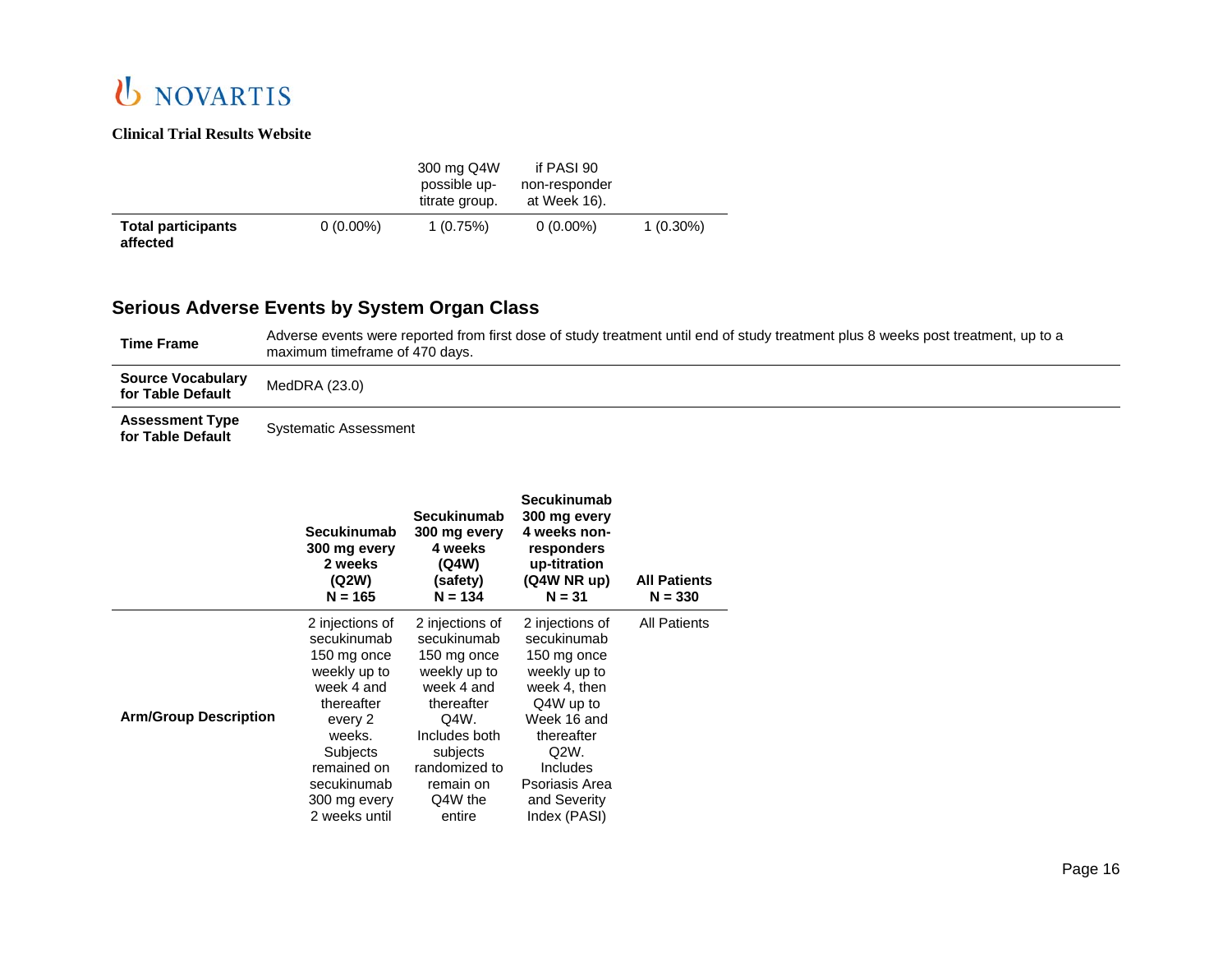|                                         | the end of<br>treatment. | treatment<br>period, and<br>subjects that<br>were Psoriasis<br>Area and<br>Severity Index<br>(PASI) 90<br>responders at<br>Week 16 from<br>the<br>secukinumab<br>300 mg Q4W<br>possible up-<br>titrate group. | 90 non-<br>responders<br>(NR) at Week<br>16 from the<br>secukinumab<br>300 mg Q4W<br>possible up-<br>titrate group<br>(subjects<br>randomized to<br>switch to Q2W<br>if PASI 90<br>non-responder<br>at Week 16). |             |
|-----------------------------------------|--------------------------|---------------------------------------------------------------------------------------------------------------------------------------------------------------------------------------------------------------|------------------------------------------------------------------------------------------------------------------------------------------------------------------------------------------------------------------|-------------|
| <b>Total participants</b><br>affected   | 14 (8.48%)               | 18 (13.43%)                                                                                                                                                                                                   | 4 (12.90%)                                                                                                                                                                                                       | 36 (10.91%) |
| <b>Cardiac disorders</b>                |                          |                                                                                                                                                                                                               |                                                                                                                                                                                                                  |             |
| Acute myocardial<br>infarction          | $0(0.00\%)$              | 1(0.75%)                                                                                                                                                                                                      | $0(0.00\%)$                                                                                                                                                                                                      | $1(0.30\%)$ |
| Atrial fibrillation                     | $0(0.00\%)$              | 1(0.75%)                                                                                                                                                                                                      | 1(3.23%)                                                                                                                                                                                                         | 2(0.61%)    |
| Cardiac arrest                          | $0(0.00\%)$              | 1(0.75%)                                                                                                                                                                                                      | $0(0.00\%)$                                                                                                                                                                                                      | $1(0.30\%)$ |
| Diastolic dysfunction                   | 1(0.61%)                 | $0(0.00\%)$                                                                                                                                                                                                   | $0(0.00\%)$                                                                                                                                                                                                      | $1(0.30\%)$ |
| Tachycardia                             | $0(0.00\%)$              | 1(0.75%)                                                                                                                                                                                                      | 1(3.23%)                                                                                                                                                                                                         | $2(0.61\%)$ |
| Ear and labyrinth<br>disorders          |                          |                                                                                                                                                                                                               |                                                                                                                                                                                                                  |             |
| Deafness                                | $0(0.00\%)$              | 1(0.75%)                                                                                                                                                                                                      | $0(0.00\%)$                                                                                                                                                                                                      | $1(0.30\%)$ |
| Tinnitus                                | $0(0.00\%)$              | 1(0.75%)                                                                                                                                                                                                      | $0(0.00\%)$                                                                                                                                                                                                      | $1(0.30\%)$ |
| Gastrointestinal<br>disorders           |                          |                                                                                                                                                                                                               |                                                                                                                                                                                                                  |             |
| Diverticulum intestinal<br>haemorrhagic | $0(0.00\%)$              | 1(0.75%)                                                                                                                                                                                                      | $0(0.00\%)$                                                                                                                                                                                                      | $1(0.30\%)$ |
| Dysphagia                               | $0(0.00\%)$              | 1(0.75%)                                                                                                                                                                                                      | $0(0.00\%)$                                                                                                                                                                                                      | 1 (0.30%)   |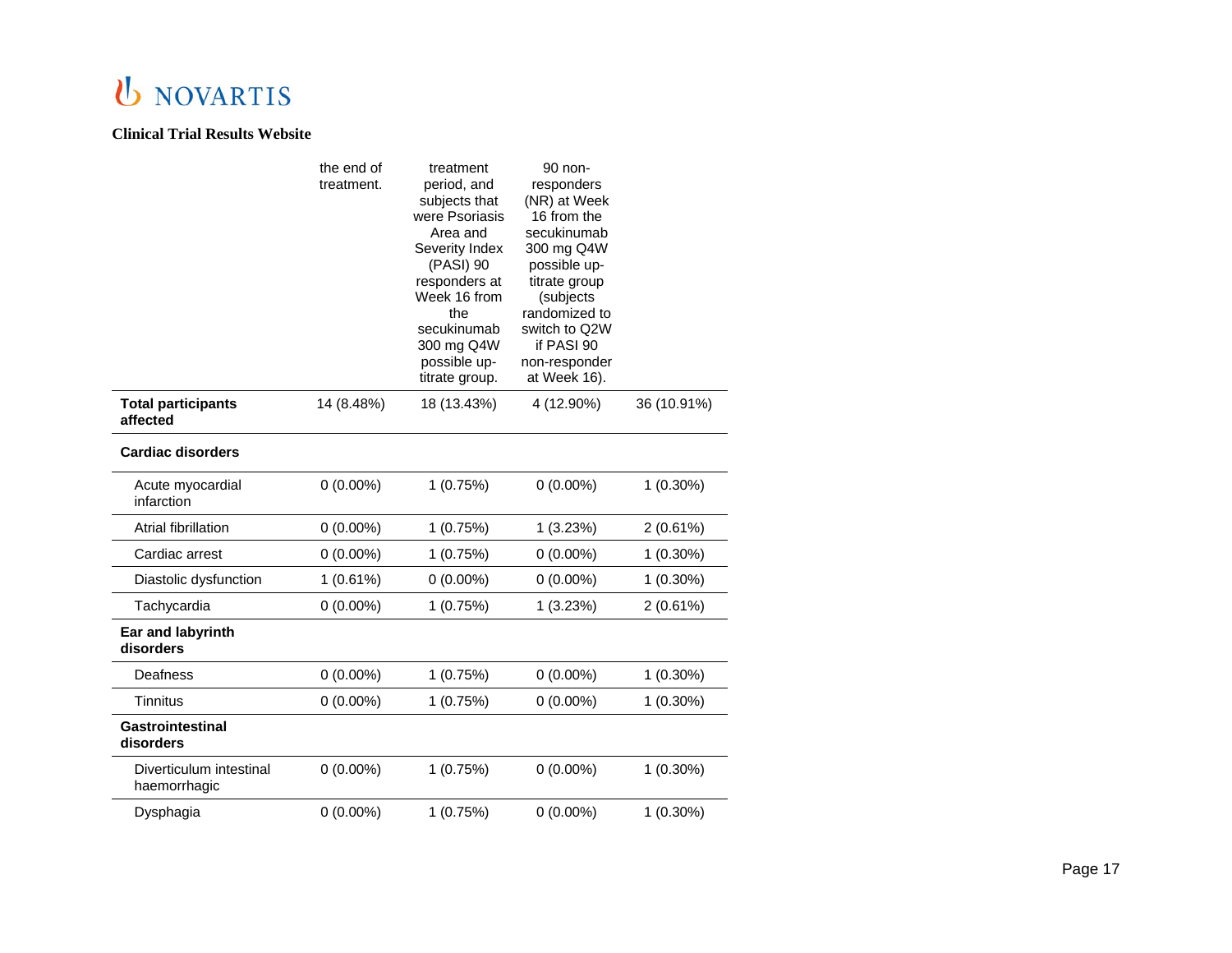| Inguinal hernia                                                   | $0(0.00\%)$ | $0(0.00\%)$ | 1(3.23%)    | $1(0.30\%)$ |
|-------------------------------------------------------------------|-------------|-------------|-------------|-------------|
| Retroperitoneal mass                                              | $0(0.00\%)$ | 1(0.75%)    | $0(0.00\%)$ | $1(0.30\%)$ |
| Umbilical hernia,<br>obstructive                                  | $0(0.00\%)$ | 1(0.75%)    | $0(0.00\%)$ | 1 (0.30%)   |
| <b>General disorders and</b><br>administration site<br>conditions |             |             |             |             |
| Asthenia                                                          | $0(0.00\%)$ | 1(0.75%)    | $0(0.00\%)$ | $1(0.30\%)$ |
| Non-cardiac chest pain                                            | 2(1.21%)    | $0(0.00\%)$ | $0(0.00\%)$ | 2(0.61%)    |
| <b>Hepatobiliary disorders</b>                                    |             |             |             |             |
| Cholecystitis chronic                                             | $0(0.00\%)$ | $0(0.00\%)$ | 1(3.23%)    | $1(0.30\%)$ |
| Cholestatic liver injury                                          | 1(0.61%)    | $0(0.00\%)$ | $0(0.00\%)$ | 1 (0.30%)   |
| <b>Infections and</b><br>infestations                             |             |             |             |             |
| Acute HIV infection                                               | $0(0.00\%)$ | 1(0.75%)    | $0(0.00\%)$ | $1(0.30\%)$ |
| <b>Breast cellulitis</b>                                          | $0(0.00\%)$ | 1(0.75%)    | $0(0.00\%)$ | $1(0.30\%)$ |
| Clostridium difficile<br>infection                                | $0(0.00\%)$ | 1(0.75%)    | $0(0.00\%)$ | 1 (0.30%)   |
| Endocarditis bacterial                                            | 1(0.61%)    | $0(0.00\%)$ | $0(0.00\%)$ | $1(0.30\%)$ |
| Erysipelas                                                        | $0(0.00\%)$ | 1(0.75%)    | $0(0.00\%)$ | $1(0.30\%)$ |
| Pneumonia                                                         | $0(0.00\%)$ | $0(0.00\%)$ | 1(3.23%)    | $1(0.30\%)$ |
| Sepsis                                                            | $0(0.00\%)$ | 2(1.49%)    | $0(0.00\%)$ | 2(0.61%)    |
| Subcutaneous abscess                                              | $0(0.00\%)$ | 1(0.75%)    | $0(0.00\%)$ | $1(0.30\%)$ |
| Tooth abscess                                                     | $0(0.00\%)$ | $0(0.00\%)$ | 1(3.23%)    | $1(0.30\%)$ |
| Injury, poisoning and<br>procedural<br>complications              |             |             |             |             |
| <b>Blast injury</b>                                               | $0(0.00\%)$ | 1(0.75%)    | $0(0.00\%)$ | $1(0.30\%)$ |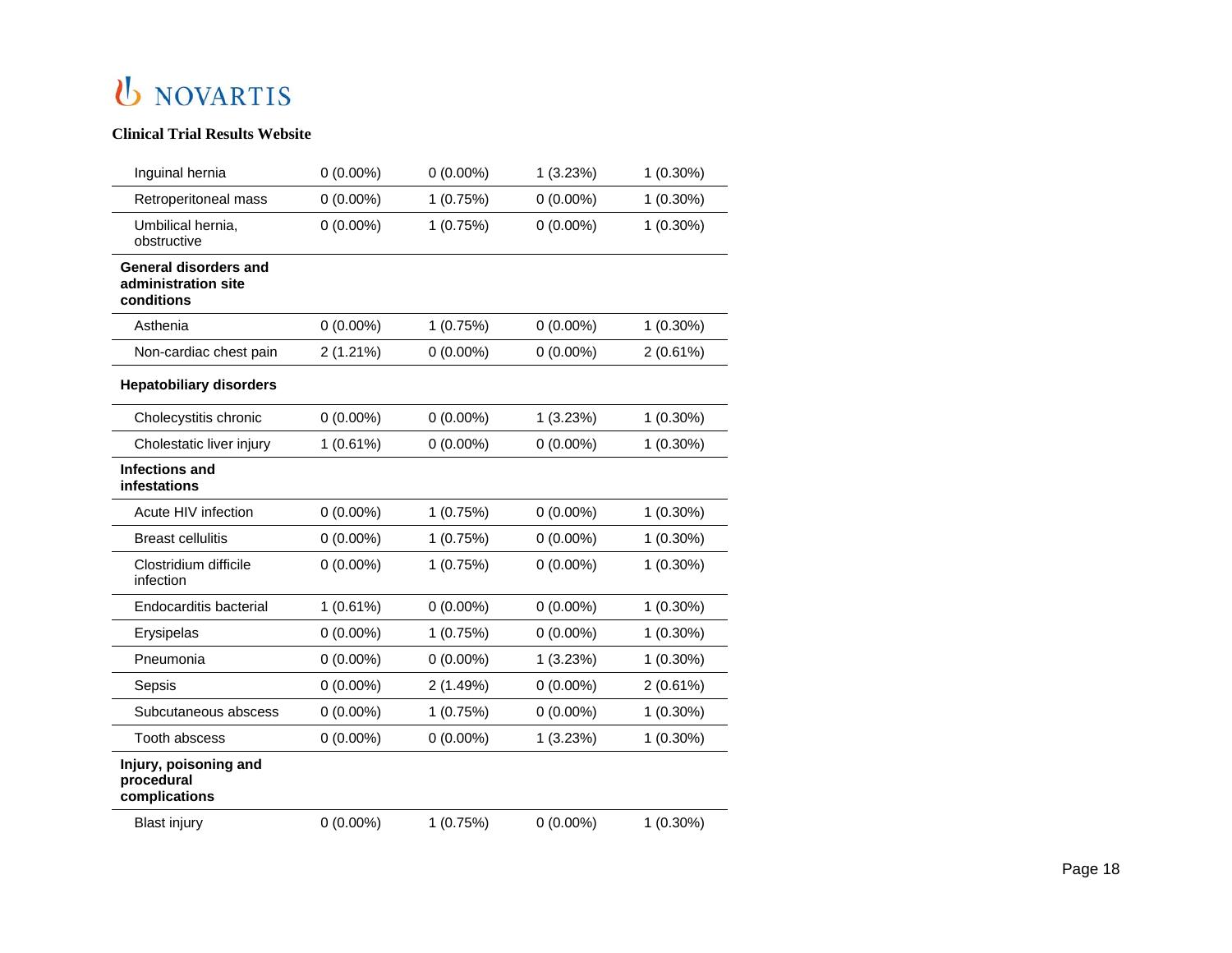| Fall                                                         | 1(0.61%)    | $0(0.00\%)$ | 1(3.23%)    | 2(0.61%)    |
|--------------------------------------------------------------|-------------|-------------|-------------|-------------|
| Joint injury                                                 | 1(0.61%)    | $0(0.00\%)$ | $0(0.00\%)$ | $1(0.30\%)$ |
| Ligament rupture                                             | 1(0.61%)    | $0(0.00\%)$ | $0(0.00\%)$ | $1(0.30\%)$ |
| Multiple injuries                                            | $0(0.00\%)$ | 1(0.75%)    | $0(0.00\%)$ | $1(0.30\%)$ |
| Periprosthetic fracture                                      | 1(0.61%)    | $0(0.00\%)$ | $0(0.00\%)$ | $1(0.30\%)$ |
| Procedural pain                                              | $0(0.00\%)$ | 1(0.75%)    | $0(0.00\%)$ | $1(0.30\%)$ |
| Road traffic accident                                        | $0(0.00\%)$ | 1(0.75%)    | $0(0.00\%)$ | $1(0.30\%)$ |
| Investigations                                               |             |             |             |             |
| Gamma-<br>glutamyltransferase<br>increased                   | $0(0.00\%)$ | 1(0.75%)    | $0(0.00\%)$ | $1(0.30\%)$ |
| Lipase increased                                             | $0(0.00\%)$ | 1(0.75%)    | $0(0.00\%)$ | $1(0.30\%)$ |
| <b>Metabolism and nutrition</b><br>disorders                 |             |             |             |             |
| Dehydration                                                  | $0(0.00\%)$ | 1(0.75%)    | $0(0.00\%)$ | $1(0.30\%)$ |
| Diabetic ketoacidosis                                        | 1(0.61%)    | $0(0.00\%)$ | $0(0.00\%)$ | $1(0.30\%)$ |
| <b>Musculoskeletal and</b><br>connective tissue<br>disorders |             |             |             |             |
| Cervical spinal stenosis                                     | 1(0.61%)    | $0(0.00\%)$ | $0(0.00\%)$ | $1(0.30\%)$ |
| Fibromyalgia                                                 | 1(0.61%)    | $0(0.00\%)$ | $0(0.00\%)$ | $1(0.30\%)$ |
| Rotator cuff syndrome                                        | 1(0.61%)    | $0(0.00\%)$ | $0(0.00\%)$ | $1(0.30\%)$ |
| Nervous system<br>disorders                                  |             |             |             |             |
| Quadriplegia                                                 | $0(0.00\%)$ | 1(0.75%)    | $0(0.00\%)$ | $1(0.30\%)$ |
| <b>Psychiatric disorders</b>                                 |             |             |             |             |
| Depression                                                   | $0(0.00\%)$ | 1(0.75%)    | $0(0.00\%)$ | $1(0.30\%)$ |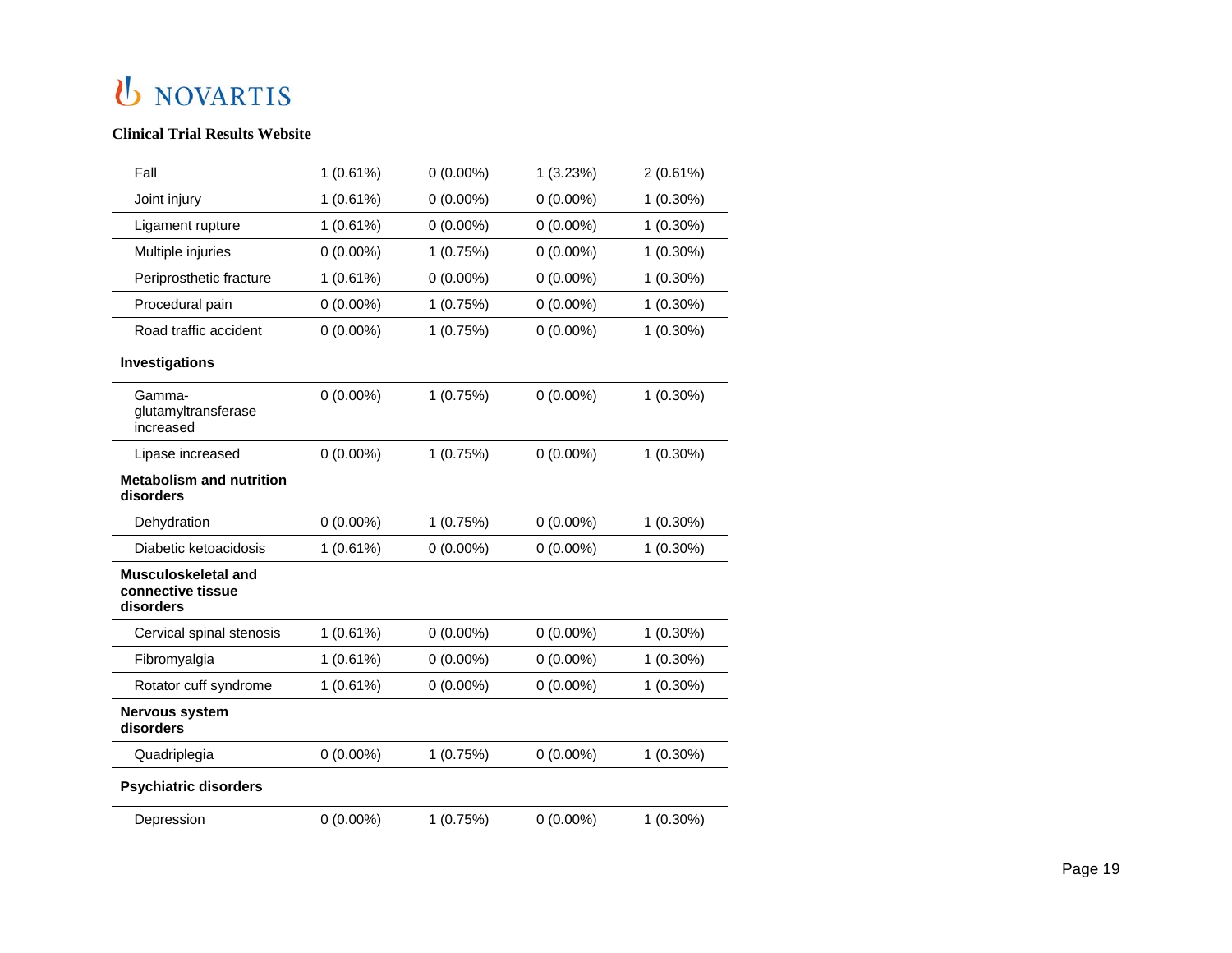

| Respiratory, thoracic<br>and mediastinal<br>disorders |             |             |             |             |
|-------------------------------------------------------|-------------|-------------|-------------|-------------|
| Dyspnoea                                              | $1(0.61\%)$ | 1(0.75%)    | $0(0.00\%)$ | $2(0.61\%)$ |
| Epistaxis                                             | $1(0.61\%)$ | $0(0.00\%)$ | $0(0.00\%)$ | $1(0.30\%)$ |
| Sleep apnoea syndrome                                 | $1(0.61\%)$ | $0(0.00\%)$ | $0(0.00\%)$ | $1(0.30\%)$ |
| Vascular disorders                                    |             |             |             |             |
| Peripheral ischaemia                                  | $0(0.00\%)$ | 1 (0.75%)   | $0(0.00\%)$ | 1 (0.30%)   |

## **Other Adverse Events by System Organ Class**

| <b>Time Frame</b>                                        | Adverse events were reported from first dose of study treatment until end of study treatment plus 8 weeks post<br>treatment, up to a maximum timeframe of 470 days. |
|----------------------------------------------------------|---------------------------------------------------------------------------------------------------------------------------------------------------------------------|
| <b>Source Vocabulary for Table Default</b> MedDRA (23.0) |                                                                                                                                                                     |
| <b>Assessment Type for Table Default</b>                 | Systematic Assessment                                                                                                                                               |
|                                                          |                                                                                                                                                                     |

**Frequent Event Reporting Threshold** 5%

|                              | <b>Secukinumab</b><br>300 mg every<br>2 weeks<br>(Q2W)<br>$N = 165$         | Secukinumab<br>300 mg every<br>4 weeks<br>(Q4W)<br>(safety)<br>$N = 134$    | <b>Secukinumab</b><br>300 mg every<br>4 weeks non-<br>responders<br>up-titration<br>(Q4W NR up)<br>$N = 31$ | <b>All Patients</b><br>$N = 330$ |
|------------------------------|-----------------------------------------------------------------------------|-----------------------------------------------------------------------------|-------------------------------------------------------------------------------------------------------------|----------------------------------|
| <b>Arm/Group Description</b> | 2 injections of<br>secukinumab<br>150 mg once<br>weekly up to<br>week 4 and | 2 injections of<br>secukinumab<br>150 mg once<br>weekly up to<br>week 4 and | 2 injections of<br>secukinumab<br>150 mg once<br>weekly up to<br>week 4, then                               | <b>All Patients</b>              |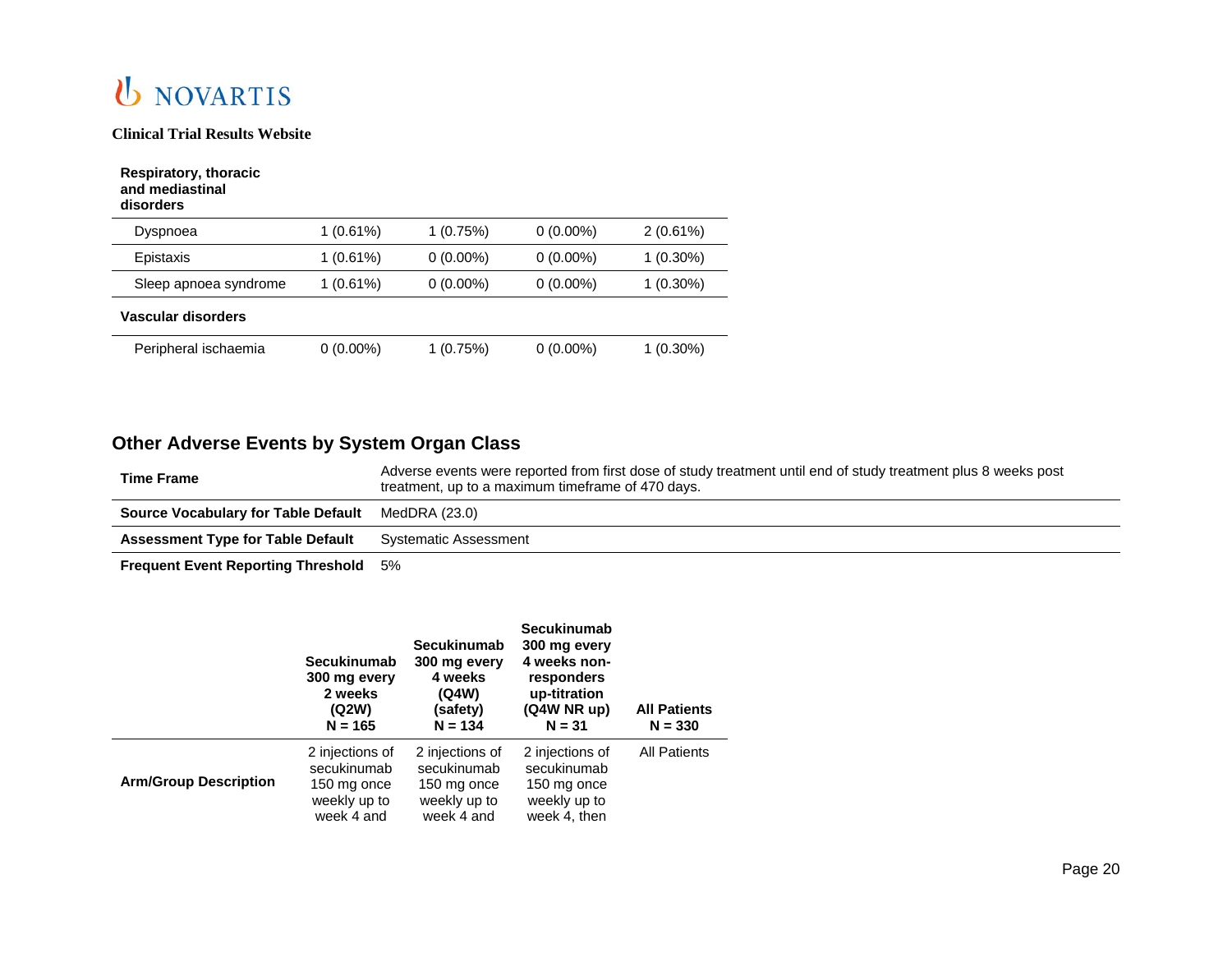|                                                                   | thereafter<br>every 2<br>weeks.<br>Subjects<br>remained on<br>secukinumab<br>300 mg every<br>2 weeks until<br>the end of<br>treatment. | thereafter<br>Q4W.<br>Includes both<br>subjects<br>randomized to<br>remain on<br>Q4W the<br>entire<br>treatment<br>period, and<br>subjects that<br>were Psoriasis<br>Area and<br>Severity Index<br>(PASI) 90<br>responders at<br>Week 16 from<br>the<br>secukinumab<br>300 mg Q4W<br>possible up-<br>titrate group. | Q4W up to<br>Week 16 and<br>thereafter<br>Q2W.<br>Includes<br>Psoriasis Area<br>and Severity<br>Index (PASI)<br>90 non-<br>responders<br>(NR) at Week<br>16 from the<br>secukinumab<br>300 mg Q4W<br>possible up-<br>titrate group<br>(subjects<br>randomized to<br>switch to Q2W<br>if PASI 90<br>non-responder<br>at Week 16). |              |
|-------------------------------------------------------------------|----------------------------------------------------------------------------------------------------------------------------------------|---------------------------------------------------------------------------------------------------------------------------------------------------------------------------------------------------------------------------------------------------------------------------------------------------------------------|----------------------------------------------------------------------------------------------------------------------------------------------------------------------------------------------------------------------------------------------------------------------------------------------------------------------------------|--------------|
| <b>Total participants</b><br>affected                             | 66 (40.00%)                                                                                                                            | 57 (42.54%)                                                                                                                                                                                                                                                                                                         | 16 (51.61%)                                                                                                                                                                                                                                                                                                                      | 139 (42.12%) |
| Gastrointestinal<br>disorders                                     |                                                                                                                                        |                                                                                                                                                                                                                                                                                                                     |                                                                                                                                                                                                                                                                                                                                  |              |
| Diarrhoea                                                         | 10 (6.06%)                                                                                                                             | 6(4.48%)                                                                                                                                                                                                                                                                                                            | 2(6.45%)                                                                                                                                                                                                                                                                                                                         | 18 (5.45%)   |
| Nausea                                                            | 1(0.61%)                                                                                                                               | 4 (2.99%)                                                                                                                                                                                                                                                                                                           | 2(6.45%)                                                                                                                                                                                                                                                                                                                         | 7 (2.12%)    |
| <b>General disorders and</b><br>administration site<br>conditions |                                                                                                                                        |                                                                                                                                                                                                                                                                                                                     |                                                                                                                                                                                                                                                                                                                                  |              |
| Fatigue                                                           | 4 (2.42%)                                                                                                                              | 3(2.24%)                                                                                                                                                                                                                                                                                                            | 2(6.45%)                                                                                                                                                                                                                                                                                                                         | 9(2.73%)     |
| Pyrexia                                                           | 2(1.21%)                                                                                                                               | 2(1.49%)                                                                                                                                                                                                                                                                                                            | 2(6.45%)                                                                                                                                                                                                                                                                                                                         | 6(1.82%)     |
| <b>Infections and</b><br>infestations                             |                                                                                                                                        |                                                                                                                                                                                                                                                                                                                     |                                                                                                                                                                                                                                                                                                                                  |              |
| Nasopharyngitis                                                   | 32 (19.39%)                                                                                                                            | 22 (16.42%)                                                                                                                                                                                                                                                                                                         | 5(16.13%)                                                                                                                                                                                                                                                                                                                        | 59 (17.88%)  |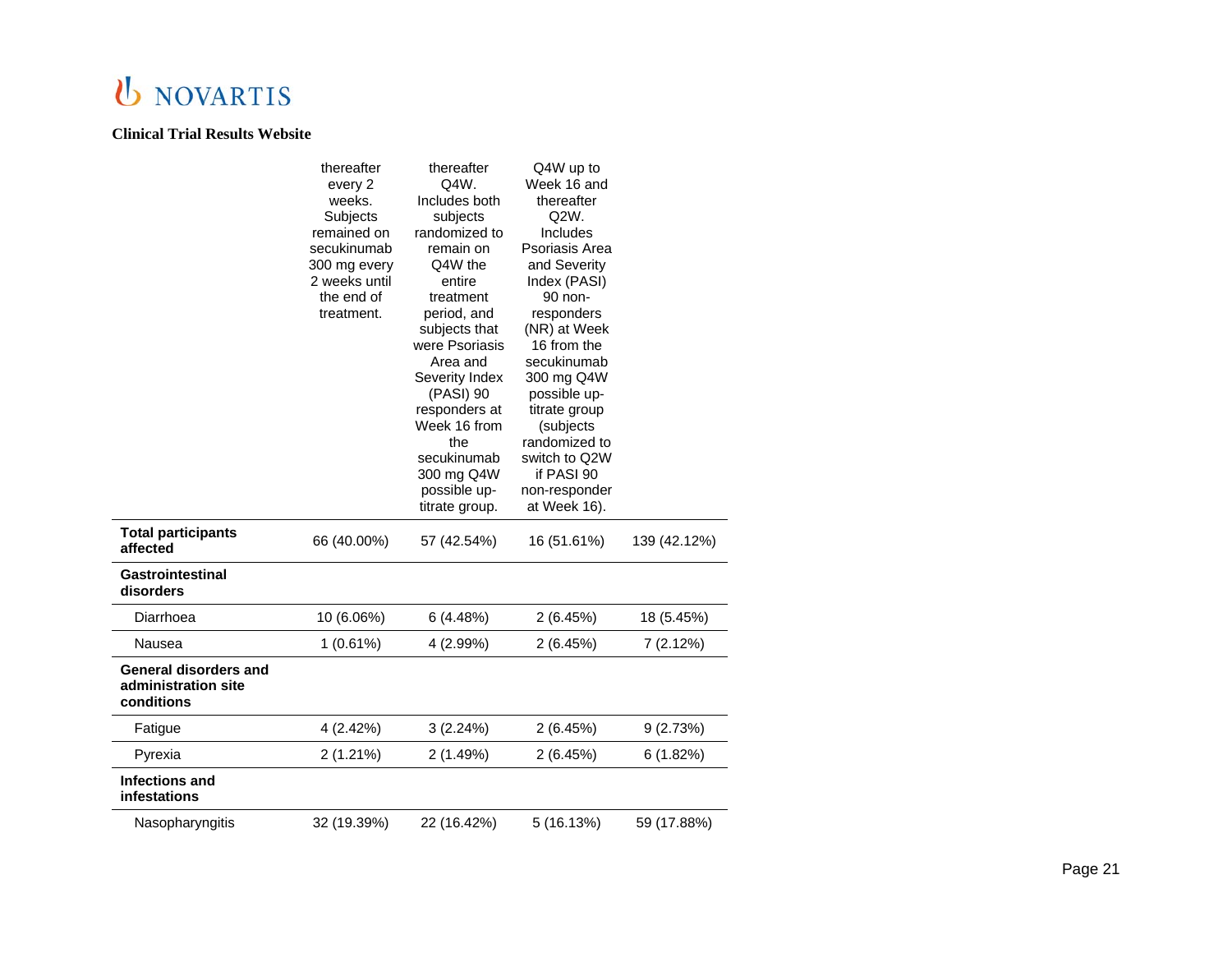#### **Clinical Trial Results Website**

| Tooth abscess                                                | 1(0.61%)    | $0(0.00\%)$ | 2(6.45%) | $3(0.91\%)$ |
|--------------------------------------------------------------|-------------|-------------|----------|-------------|
| Upper respiratory tract<br>infection                         | 12 (7.27%)  | 9(6.72%)    | 3(9.68%) | 24 (7.27%)  |
| Urinary tract infection                                      | 1(0.61%)    | 5(3.73%)    | 2(6.45%) | 8 (2.42%)   |
| Injury, poisoning and<br>procedural<br>complications         |             |             |          |             |
| Arthropod bite                                               | $0(0.00\%)$ | 1(0.75%)    | 2(6.45%) | $3(0.91\%)$ |
| Investigations                                               |             |             |          |             |
| Neutrophil count<br>decreased                                | 1(0.61%)    | 3(2.24%)    | 3(9.68%) | 7(2.12%)    |
| <b>Metabolism and nutrition</b><br>disorders                 |             |             |          |             |
| Diabetes mellitus                                            | 3(1.82%)    | $0(0.00\%)$ | 2(6.45%) | 5(1.52%)    |
| Musculoskeletal and<br>connective tissue<br>disorders        |             |             |          |             |
| Arthralgia                                                   | 7 (4.24%)   | 6(4.48%)    | 2(6.45%) | 15 (4.55%)  |
| Back pain                                                    | 3(1.82%)    | 6(4.48%)    | 2(6.45%) | 11 (3.33%)  |
| Nervous system<br>disorders                                  |             |             |          |             |
| Headache                                                     | 11 (6.67%)  | 6(4.48%)    | 1(3.23%) | 18 (5.45%)  |
| <b>Respiratory, thoracic</b><br>and mediastinal<br>disorders |             |             |          |             |
| Cough                                                        | 7(4.24%)    | 2(1.49%)    | 2(6.45%) | 11 (3.33%)  |
| Oropharyngeal pain                                           | 3(1.82%)    | 7(5.22%)    | 2(6.45%) | 12 (3.64%)  |
| <b>Skin and subcutaneous</b>                                 |             |             |          |             |

**tissue disorders**